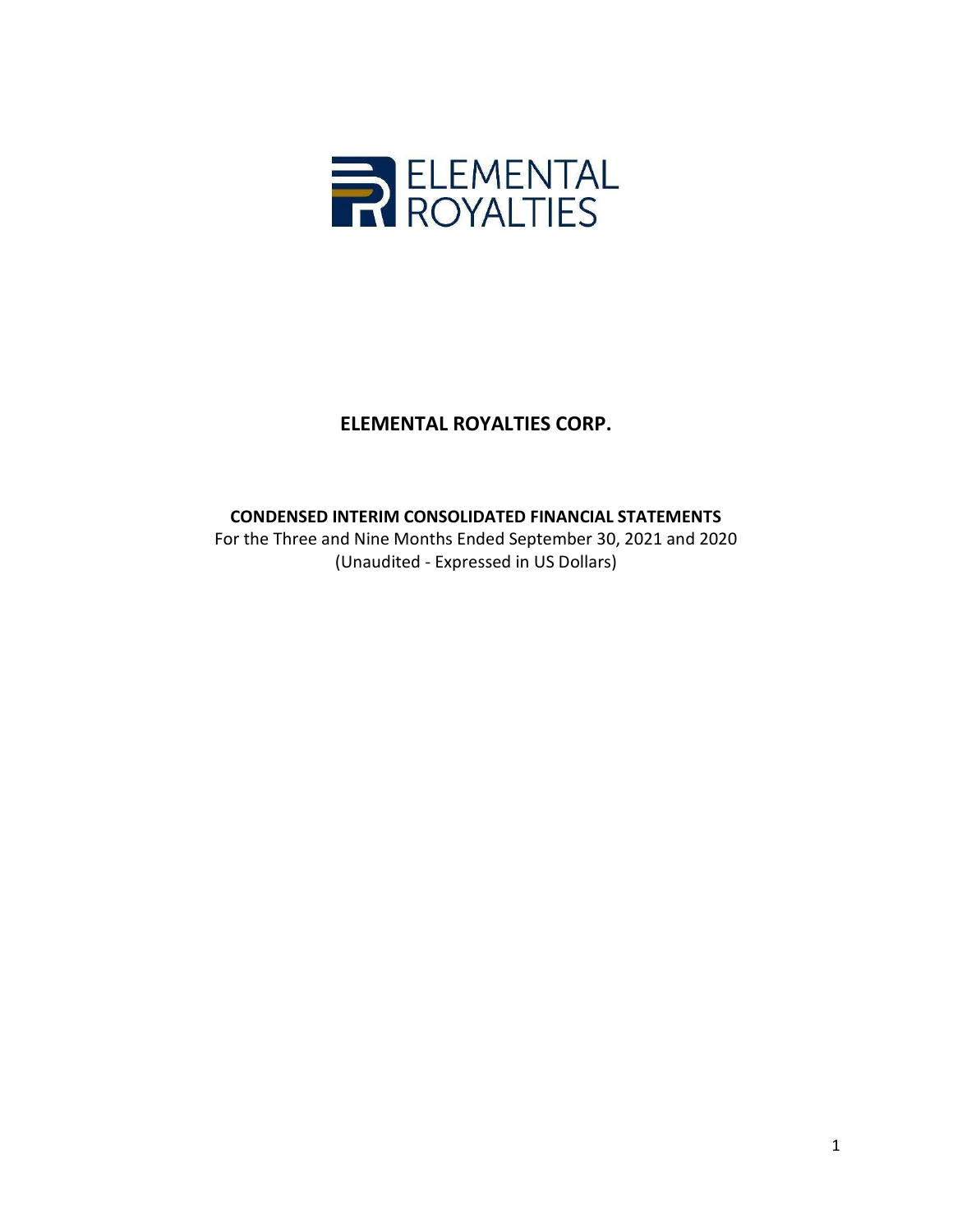# CONDENSED INTERIM CONSOLIDATED STATEMENTS OF FINANCIAL POSITION

(Unaudited - Expressed in US Dollars)

|                                                        |              | September 30, | December 31, |
|--------------------------------------------------------|--------------|---------------|--------------|
|                                                        |              | 2021          | 2020         |
|                                                        | <b>Notes</b> | \$            | \$           |
| <b>Assets</b>                                          |              |               |              |
| <b>Current assets</b>                                  |              |               |              |
| Cash and cash equivalents                              |              | 5,584,979     | 10,920,888   |
| Accounts receivable                                    | 4            | 1,688,882     | 1,103,831    |
| Prepaid expenses and other current assets              |              | 233,878       | 112,905      |
| <b>Total current assets</b>                            |              | 7,507,739     | 12,137,624   |
|                                                        |              |               |              |
| Non-current assets                                     |              |               |              |
| Deferred acquisition costs                             | 5            |               | 108,447      |
| Deferred financing costs                               | 6            |               | 153,390      |
| Royalty interests                                      | 5            | 69,106,178    | 15,645,301   |
| Total non-current assets                               |              | 69,106,178    | 15,907,138   |
| <b>Total assets</b>                                    |              | 76,613,917    | 28,044,762   |
|                                                        |              |               |              |
| <b>Liabilities</b>                                     |              |               |              |
| <b>Current liabilities</b>                             |              |               |              |
| Accounts payable and accrued liabilities               |              | 281,001       | 1,135,066    |
| Borrowings                                             | 6            |               | 1            |
| <b>Total current liabilities</b>                       |              | 281,001       | 1,135,067    |
|                                                        |              |               |              |
| <b>Non-current liabilities</b>                         |              |               |              |
| <b>Borrowings</b>                                      | 6            | 24,297,321    |              |
| Total non-current liabilities                          |              | 24,297,321    |              |
| <b>Total liabilities</b>                               |              | 24,578,322    | 1,135,067    |
|                                                        |              |               |              |
| <b>Equity</b>                                          |              |               |              |
| Share capital                                          | 7            | 56,436,769    | 28,791,726   |
| Contributed surplus                                    |              | 1,660,685     | 1,078,494    |
| Accumulated other comprehensive (loss) income ("AOCI") |              | 37,705        | 40,183       |
| Deficit                                                |              | (6,099,564)   | (3,000,708)  |
| <b>Total equity</b>                                    |              | 52,035,595    | 26,909,695   |
|                                                        |              |               |              |
| <b>Total liabilities and equity</b>                    |              | 76,613,917    | 28,044,762   |

Commitments (Note 11)

Approved by the Board of Directors on November 12, 2021

"Frederick Bell" Director "Martin Turenne" Director Frederick Bell Martin Turenne

The accompanying notes are an integral part of these condensed interim consolidated financial statements.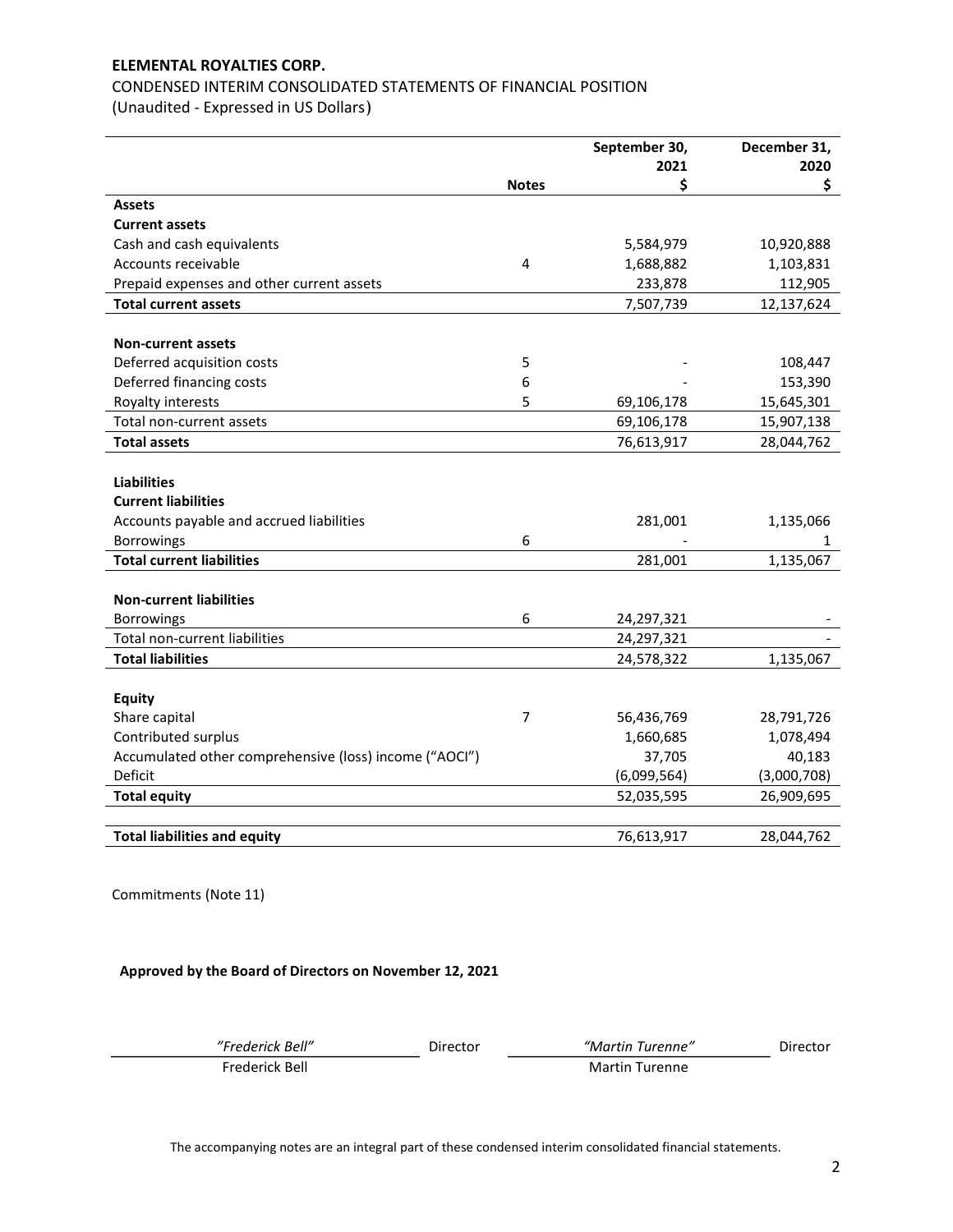CONDENSED INTERIM CONSOLIDATED STATEMENTS OF LOSS AND COMPREHENSIVE LOSS For the three and nine months ended September 30, 2021 and 2020 (Unaudited - Expressed in US Dollars)

|                                                |              | Three months ended |               | Nine months ended |               |
|------------------------------------------------|--------------|--------------------|---------------|-------------------|---------------|
|                                                |              |                    | September 30, |                   | September 30, |
|                                                |              | 2021               | 2020          | 2021              | 2020          |
|                                                | <b>Notes</b> | \$                 | \$            | \$                | \$            |
|                                                |              |                    |               |                   |               |
| Revenue from royalty interests                 | 5            | 1,900,707          | 1,152,922     | 4,288,502         | 3,660,272     |
|                                                |              |                    |               |                   |               |
|                                                |              |                    |               |                   |               |
| Depletion of royalty interests                 | 5            | (905, 232)         | (400, 288)    | (1,784,053)       | (1, 165, 651) |
| <b>Gross profit</b>                            |              | 995,475            | 752,634       | 2,504,449         | 2,494,621     |
| General and administrative expenses            | 8            | (555, 026)         | (218, 924)    | (1,574,668)       | (471, 361)    |
| Project evaluation expenses                    | 8            | (48, 429)          | (114, 972)    | (281, 886)        | (301, 877)    |
| Share-based compensation expense               | 7(d), 9      | (98, 277)          | (170, 406)    | (582, 191)        | (476, 915)    |
| Income from operations                         |              | 293,743            | 248,332       | 65,704            | 1,244,468     |
|                                                |              |                    |               |                   |               |
| Other income and expenses                      |              |                    |               |                   |               |
| Interest income                                |              | 3,158              | 4,539         | 13,274            | 4,539         |
| Interest and finance expenses                  | 6            | (771, 361)         | (208, 355)    | (2, 253, 608)     | (1,454,417)   |
| Foreign exchange gain (loss)                   |              | (82, 402)          | 41,627        | (71, 559)         | 29,522        |
| Gain on acquisition                            | 9            |                    |               |                   | 74,240        |
| Listing expense                                | 3,8          |                    | (1,083,122)   |                   | (1,523,182)   |
| Income (Loss) before income taxes              |              | (556, 862)         | (996, 979)    | (2, 246, 189)     | (1,624,830)   |
| Tax expense                                    |              | (278, 966)         | (219, 848)    | (852, 667)        | (739, 332)    |
| Net loss for the period                        |              | (835, 828)         | (1, 216, 827) | (3,098,856)       | (2,364,162)   |
|                                                |              |                    |               |                   |               |
| Other comprehensive income (loss)              |              |                    |               |                   |               |
| Items that may be reclassified subsequently to |              |                    |               |                   |               |
| profit and loss:                               |              |                    |               |                   |               |
| Foreign currency translation adjustment        |              | (904)              | 17,180        | (2, 478)          | 9,878         |
| Other comprehensive income (loss)              |              | (904)              | 17,180        | (2, 478)          | 9,878         |
| <b>Total comprehensive loss</b>                |              | (836, 732)         | (1, 199, 647) | (3, 101, 334)     | (2, 354, 284) |
|                                                |              |                    |               |                   |               |
| Loss per share - basic and diluted             |              | (0.01)             | (0.03)        | (0.05)            | (0.09)        |
| Weighted average number of shares outstanding  |              |                    |               |                   |               |
| - basic and diluted                            |              | 68,991,221         | 38,034,389    | 65,585,629        | 27,773,144    |

The accompanying notes are an integral part of these condensed interim consolidated financial statements.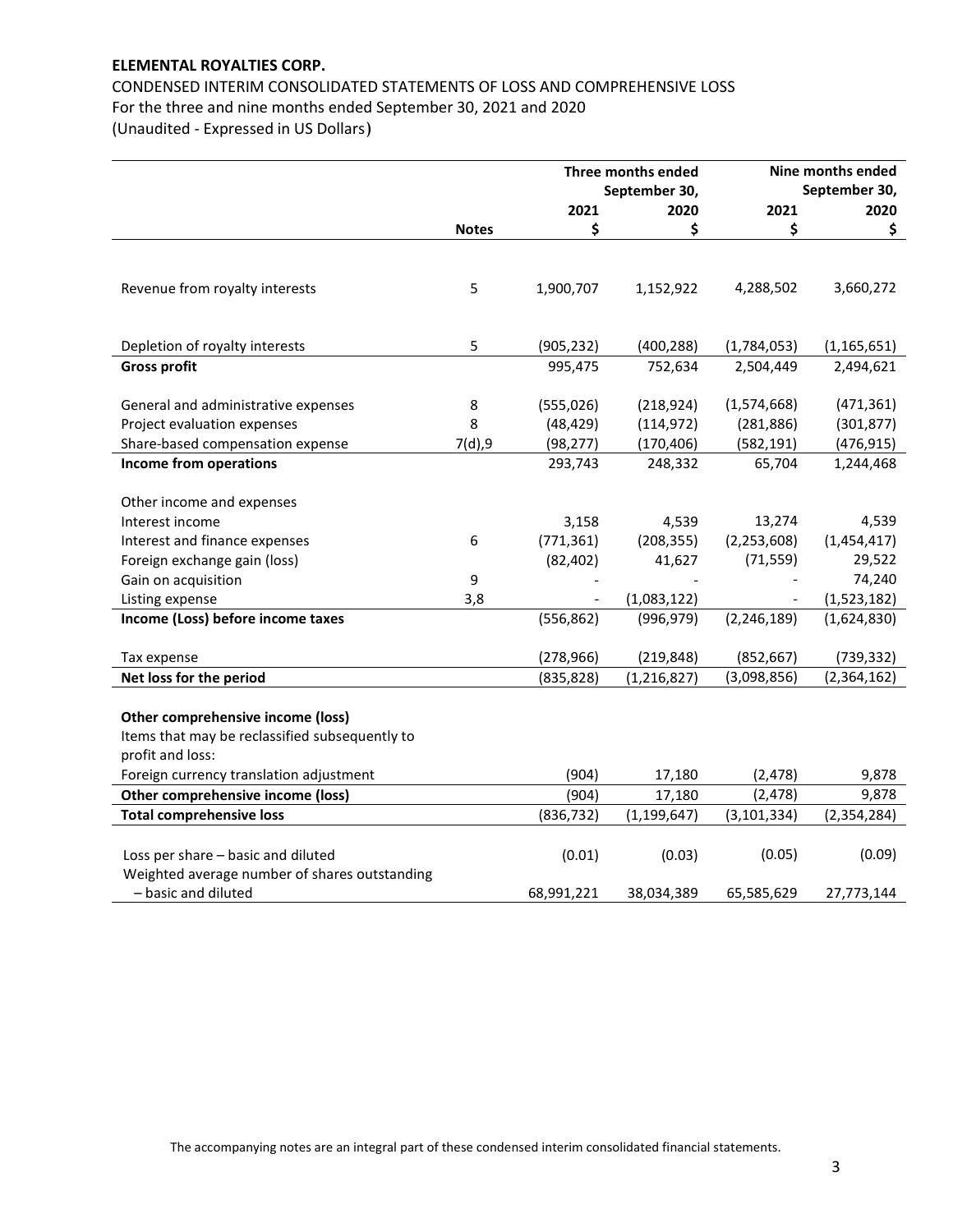# CONDENSED INTERIM CONSOLIDATED STATEMENTS OF CASH FLOWS For the nine months ended September 30, 2021 and 2020 (Unaudited - Expressed in US Dollars)

|                                                     | Three months ended       |               | Nine months ended |                |  |
|-----------------------------------------------------|--------------------------|---------------|-------------------|----------------|--|
|                                                     |                          | September 30, | September 30,     |                |  |
|                                                     | 2021                     | 2020          | 2021              | 2020           |  |
|                                                     | \$                       | \$            | \$                | \$             |  |
| <b>Operating activities</b>                         |                          |               |                   |                |  |
| Net loss for the period                             | (835, 828)               | (1, 216, 827) | (3,098,856)       | (2,364,162)    |  |
| Adjustments for:                                    |                          |               |                   |                |  |
| Depletion of royalty interests                      | 905,232                  | 400,288       | 1,784,053         | 1,165,651      |  |
| Unrealized foreign exchange                         | (88, 864)                | (300, 684)    | (5, 576)          | (319, 985)     |  |
| Expenses settled in shares                          |                          |               |                   | 7,511          |  |
| Share-based compensation expense                    | 98,277                   | 170,406       | 582,191           | 476,915        |  |
| Interest and finance expenses                       | 771,361                  | 208,356       | 2,253,609         | 1,454,417      |  |
| Interest income                                     | (3, 158)                 |               | (13, 274)         |                |  |
| Gain on acquisition                                 |                          |               |                   | (74, 240)      |  |
| Listing expense                                     |                          | 1,036,927     |                   | 1,036,927      |  |
|                                                     | 847,020                  | 298,466       | 1,502,147         | 1,383,034      |  |
| Changes in non-cash working capital items:          |                          |               |                   |                |  |
| Accounts receivable                                 | (684, 353)               | (563, 570)    | (585,051)         | (1,607,342)    |  |
| Prepaid expenses and other current assets           | (66, 667)                | (54,090)      | (120, 973)        | (29, 934)      |  |
| Accounts payable and accrued liabilities            | (139, 025)               | (455, 252)    | (854,065)         | (400, 871)     |  |
| Net cash (used in) provided by operating activities | (43, 025)                | (774, 446)    | (57, 942)         | (655, 113)     |  |
|                                                     |                          |               |                   |                |  |
| <b>Investing activities</b>                         |                          |               |                   |                |  |
| Interest received                                   | 3,158                    |               | 13,274            |                |  |
| Purchase of royalty interests                       |                          |               | (40, 136, 483)    | (11,008,958)   |  |
| Cash received on acquisition of ERL UK              |                          |               |                   | 81,416         |  |
| Cash received on acquisition of Fengro              |                          | 12,462        |                   | 12,462         |  |
| Cash used in investing activities                   | 3,158                    | 12,462        | (40, 123, 209)    | (10, 915, 080) |  |
|                                                     |                          |               |                   |                |  |
| <b>Financing activities</b>                         |                          |               |                   |                |  |
|                                                     |                          |               |                   |                |  |
| Proceeds from issue of shares                       |                          | 17,917,153    | 12,666,817        | 19,173,640     |  |
| Share issue costs                                   |                          | (1, 245, 883) | (740, 558)        | (1, 245, 883)  |  |
| Interest paid                                       | (638, 889)               | (103, 181)    | (1,916,668)       | (610, 639)     |  |
| Proceeds from borrowings, net of fees paid in cash  |                          | (20, 933)     | 24,832,554        | 10,461,067     |  |
| Deferred financing costs                            |                          | 11,618        |                   |                |  |
| Repayment of borrowings                             | $\overline{\phantom{a}}$ | (8,587,378)   | (1)               | (8,587,378)    |  |
| Net cash provided by financing activities           | (638, 889)               | 7,971,396     | 34,842,144        | 19,190,807     |  |
|                                                     |                          |               |                   |                |  |
| <b>Exchange differences on cash</b>                 | 87,960                   | 305,172       | 3,098             | 324,093        |  |
|                                                     |                          |               |                   |                |  |
| Change in cash and cash equivalents                 | (590, 796)               | 7,514,584     | (5,335,909)       | 7,944,707      |  |
| Cash and cash equivalents, beginning of the period  | 6,175,775                | 1,242,695     | 10,920,888        | 812,572        |  |
| Cash and cash equivalents, end of the period        | 5,584,979                | 8,757,279     | 5,584,979         | 8,757,279      |  |

Supplemental cash flow information (Note 10)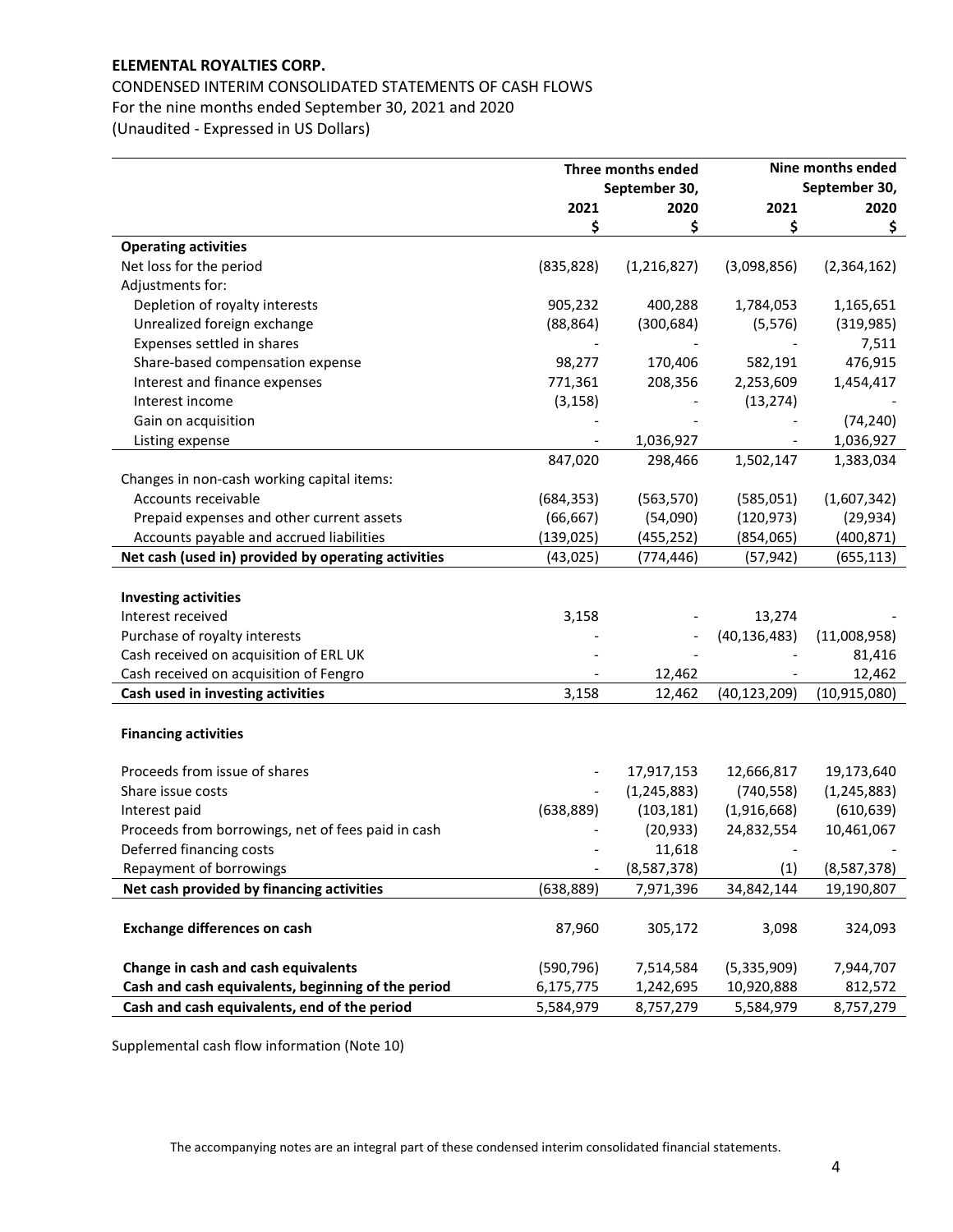# CONDENSED INTERIM CONSOLIDATED STATEMENTS OF CHANGES IN EQUITY For the nine months ended September 30, 2021 and 2020

(Unaudited - Expressed in US Dollars)

|                                            |            |               |                    |                      | <b>Equity</b> |             |                |                     |
|--------------------------------------------|------------|---------------|--------------------|----------------------|---------------|-------------|----------------|---------------------|
|                                            |            |               |                    |                      | component     |             |                |                     |
|                                            | Ordinary   |               | <b>Contributed</b> | <b>Subscriptions</b> | convertible   |             |                |                     |
|                                            | shares     | Share capital | <b>Surplus</b>     | received             | loan          | <b>AOCI</b> | <b>Deficit</b> | <b>Total Equity</b> |
|                                            | Ħ          |               | \$                 | Ś                    | \$            | Ś           | Ś              |                     |
| Balance as at December 31, 2019            | 19,542,629 | 6,388,098     | 348,648            | 7,185                |               | (970)       | (370,070)      | 6,372,891           |
| Issued during the period:                  |            |               |                    |                      |               |             |                |                     |
| For cash, net of issue costs               | 20,174,866 | 19,180,825    |                    | (7, 185)             |               |             |                | 19,173,640          |
| Less: finders' fees                        |            | (1,083,461)   |                    |                      |               |             |                | (1,083,461)         |
| Less: other cash issuance costs            |            | (162, 422)    |                    |                      |               |             |                | (162, 422)          |
| Pursuant to royalty acquisition            | 1,374,683  | 1,000,000     |                    |                      |               |             |                | 1,000,000           |
| Deemed issued by Elemental to acquire      |            |               |                    |                      |               |             |                |                     |
| Fengro                                     | 753,706    | 732,426       |                    |                      |               |             |                | 732,426             |
| For bonus                                  | 10,325     | 7,511         |                    |                      |               |             |                | 7,511               |
| Convertible loan equity component          |            |               |                    |                      | 124,929       |             |                | 124,929             |
| Pursuant to conversion of loan             | 2,406,322  | 2,459,596     |                    |                      | (124, 929)    |             |                | 2,334,667           |
| To settle fees on loan                     | 196,207    | 190,250       |                    |                      |               |             |                | 190,250             |
| To settle loan                             | 65,996     | 87,963        |                    |                      |               |             |                | 87,963              |
| Share-based compensation expense           |            |               | 476,915            |                      |               |             |                | 476,915             |
| Loss and comprehensive loss for the period |            |               |                    |                      |               | 9,878       | (2,364,162)    | (2, 354, 284)       |
| Balance, September 30, 2020                | 44,524,734 | 28,800,786    | 825,563            |                      |               | 8,908       | (2,734,232)    | 26,901,025          |
| Issued during the period:                  |            |               |                    |                      |               |             |                |                     |
| Less: other cash issuance costs            |            | (9,060)       |                    |                      |               |             |                | (9,060)             |
| Share-based compensation expense           |            |               | 252,931            |                      |               |             |                | 252,931             |
| Loss and comprehensive loss for the period |            |               |                    |                      |               | 31,275      | (266, 476)     | (235, 201)          |
| Balance as at December 31, 2020            | 44,524,734 | 28,791,726    | 1,078,494          | $\sim$               |               | 40,183      | (3,000,708)    | 26,909,695          |
| Issued during the period:                  |            |               |                    |                      |               |             |                |                     |
| For cash                                   | 10,748,132 | 12,666,817    |                    |                      |               |             |                | 12,666,817          |
| Less: finders' fees                        |            | (584, 203)    |                    |                      |               |             |                | (584, 203)          |
| Less: other cash issuance costs            |            | (207, 441)    |                    |                      |               |             |                | (207, 441)          |
| Pursuant to royalty acquisition            | 13,065,100 | 15,000,000    |                    |                      |               |             |                | 15,000,000          |
| Pursuant to loan as a finance cost         | 653,255    | 769,870       |                    |                      |               |             |                | 769,870             |
| Share-based compensation expense           |            |               | 582,191            |                      |               |             |                | 582,191             |
| Loss and comprehensive loss for the period |            |               |                    |                      |               | (2, 478)    | (3,098,856)    | (3, 101, 334)       |
| Balance as at September 30, 2021           | 68,991,221 | 56,436,769    | 1,660,685          |                      |               | 37,705      | (6,099,564)    | 52,035,595          |

The accompanying notes are an integral part of these condensed interim consolidated financial statements.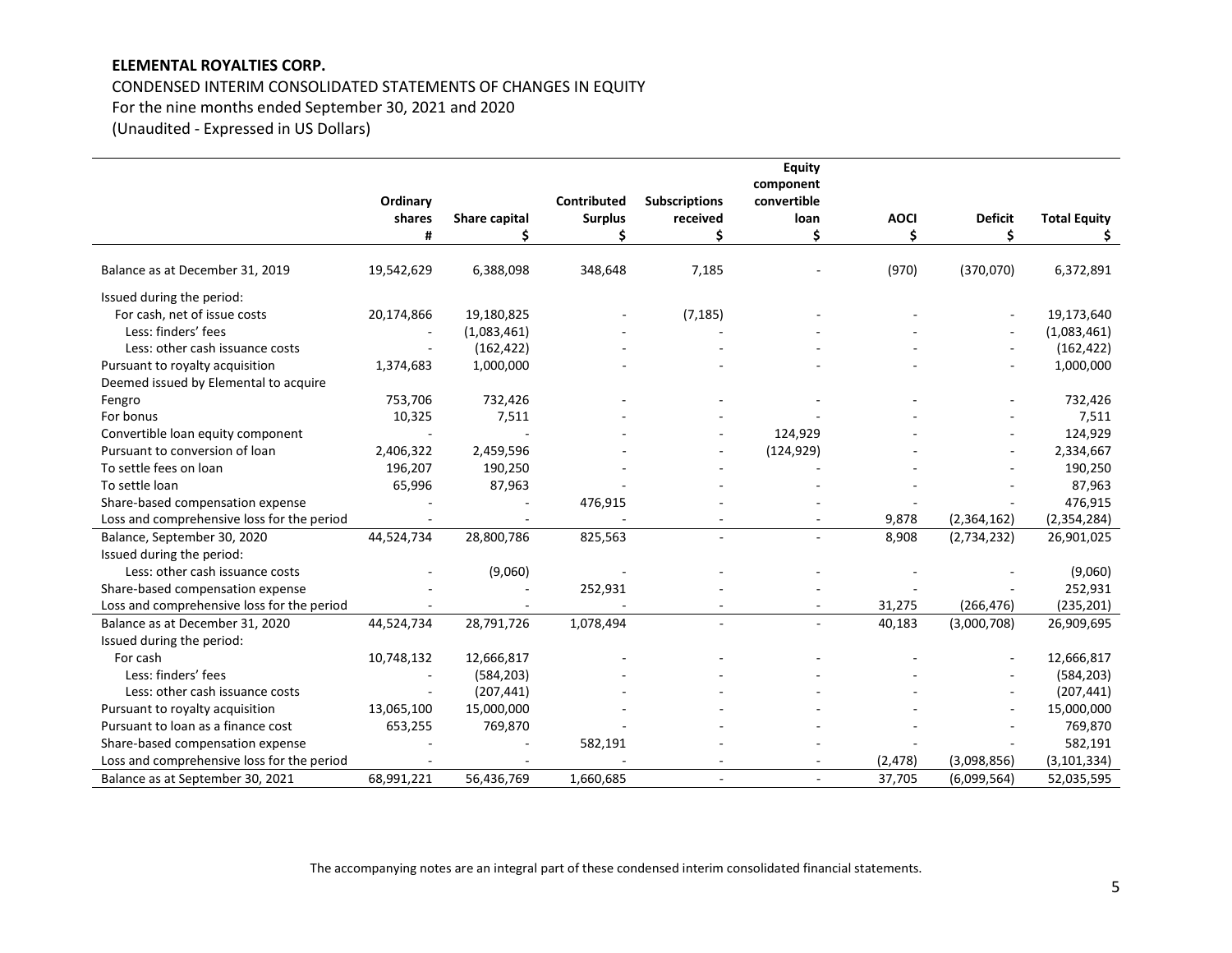#### 1. NATURE OF OPERATIONS

Elemental Royalties Corp. (the "Company", "Elemental" or "ERC") was incorporated on March 11, 2014 under the laws of the Province of British Columbia. The Company is primarily involved in the acquisition of precious metal royalties. The head office and principal address is 880 – 580 Hornby Street, Vancouver, British Columbia, Canada. The Company's common shares trade on the TSX Venture Exchange under the ticker symbol "ELE" and the OTCQX market under the trading symbol "ELEMF".

The continuation of the COVID-19 pandemic in 2021 may have a potential impact on the mining operations in which the Company holds royalty interests and receives revenues. The Company is closely monitoring the impact and mitigating actions by each of the mine operators and is pleased to note there has been no significant disruption to operations and in turn, royalty revenues to date. The diversified royalty interests held by the Company across a number of different mine operators and geographical locations significantly mitigate this risk.

#### 2. BASIS OF PRESENTATION

#### (A) Statement of compliance

These unaudited condensed interim consolidated financial statements have been prepared in accordance with International Financial Reporting Standards ("IFRS") as issued by the International Accounting Standards Board ("IASB") applicable to the preparation of interim financial statements, including IAS 34, Interim Financial Reporting. The condensed interim consolidated financial statements should be read in conjunction with the annual consolidated financial statements for the year ended December 31, 2020.

The Company uses the same accounting policies and methods of computation as in the annual consolidated financial statements for the year ended December 31, 2020 except as in Note 2 (d) below.

The financial statements are presented in US Dollars. The notation "\$" represents US dollars and "CAD\$" represents Canadian dollars.

The financial statements were approved by the board and authorized for issue on November 12, 2021.

#### (B) Basis of consolidation

These condensed interim consolidated financial statements include the accounts of the Company and its subsidiaries listed in the following table:

|                                          | Country of               | <b>Functional</b>  | % Equity Interest as at |
|------------------------------------------|--------------------------|--------------------|-------------------------|
| <b>Name</b>                              | Incorporation            | <b>Currency</b>    | September 30, 2021      |
|                                          |                          |                    |                         |
| Elemental Royalties Limited              | <b>BVI</b>               | US dollars         | 100%                    |
| Elemental One Limited                    | <b>BVI</b>               | US dollars         | 100%                    |
| Elemental Royalties (Australia) Pty Ltd. | Australia                | US dollars         | 100%                    |
| Sanembaore Sarl Pty Ltd. <sup>1</sup>    | Australia                | Australian dollars | 100%                    |
| <b>Elemental Resources Limited</b>       | <b>England and Wales</b> | Pound Sterling     | 100%                    |
| Elemental (Finance) Limited              | Canada                   | Canadian dollars   | 100%                    |

<sup>1</sup>Sanembaore Sarl Ltd was wound up on August 4, 2021.

The results of each subsidiary will continue to be included in the consolidated financial statements of the Company until the date the Company's control over the subsidiary ceases. Control is defined as the exposure, or rights, to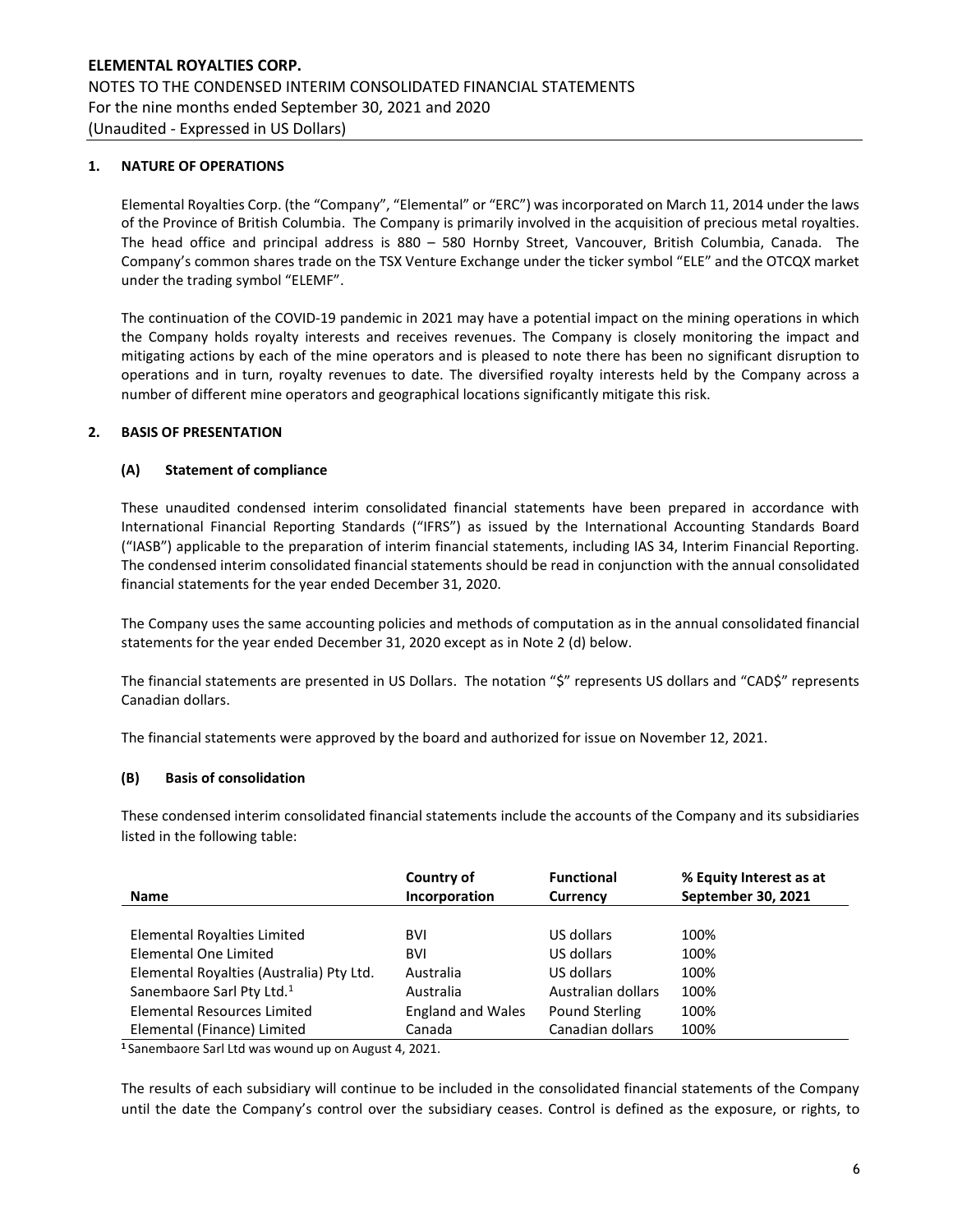variable returns from involvement with an investee and the ability to affect those returns through power over the investee. All intercompany transactions and balances have been eliminated.

#### (C) Critical accounting estimates and judgements

The Company is subject to the same critical accounting estimates and judgements as those that applied to the annual consolidated financial statements for the year ended December 31, 2020.

#### (D) New accounting standards adopted

The Company adopted Interest Rate Benchmark Reform – Phase 2: Amendments to IFRS 9, IAS 39, IFRS 4 and IFRS 16 (the "Phase 2 Amendments") effective on January 1, 2021. Interest rate benchmark reform ("Reform") refers to a global reform of interest rate benchmarks, which includes the replacement of some interbank offered rates ("IBOR") with alternative benchmark rates. The Phase 2 Amendments provide a practical expedient requiring the effective interest rate be adjusted when accounting for changes in the basis for determining the contractual cash flow of financial assets and liabilities that relate directly to the Reform rather than applying modification accounting which might have resulted in a gain or loss. In addition, the Phase 2 Amendments require disclosures to assist users in understanding the effect of the Reform on the Company's financial instruments and risk management strategy.

The Company's Credit Facility bears interest at a floating rate equal to a base rate of 9% plus the greater of i) the London interbank offered rates ("LIBOR") and ii) 1% paid monthly and has not yet transitioned to alternative benchmark rates at the end of the current reporting period. The Company is working with the lenders to assess the potential alternatives to the use of the LIBOR.

#### 3. REVERSE TAKEOVER

On April 27, 2020, the Company entered into a binding business combination agreement pursuant to the November 5, 2019 non-binding letter of intent with Fengro Industries Corp., a company trading on the TSX Venture Exchange, whereby Elemental and Fengro agreed to complete a reverse takeover.

On July 27, 2020, the Company completed the reverse takeover with Fengro and on July 30, 2020 the Company's shares commenced trading on the TSX Venture Exchange under the trading symbol "ELE".

Effective July 27, 2020, Fengro changed its name to "Elemental Royalties Corp." and consolidated its share capital (the "Consolidation") on the basis of 209 (old) common shares for 1 (new) common share. Immediately following the Consolidation, Fengro had an aggregate of 753,706 common shares outstanding.

Pursuant to the terms of the RTO all outstanding securities of ERL were exchanged (the "Share Exchange") for post-Consolidation securities of ERC on a 4.8114 for 1 basis, resulting in 22,664,788 ERC common shares being issued to former shareholders of ERL. The 497,797 PSUs outstanding at July 27, 2020 were exchanged on a 4.8114 for 1 basis, resulting in 2,395,109 replacement PSUs being issued. All references to share and per share amounts in these consolidated financial statements have been retroactively re-stated to reflect the post-4.8114 for 1 exchange ratio.

In accordance with IFRS 3, Business Combinations, the substance of the acquisition is a reverse takeover as the shareholders of ERL held 96.78% of the resulting issuer shares and Fengro shareholders held 3.22% of the resulting issuer shares. Accordingly, for accounting purposes, ERL was treated as the accounting parent company (legal subsidiary) and Fengro has been treated as the accounting subsidiary (legal parent) in these consolidated financial statements. As ERL was deemed to be the acquirer for accounting purposes, its assets, liabilities and operations since incorporation are included in these consolidated financial statements at their historical carrying values. Fengro's results of operations have been included from July 27, 2020.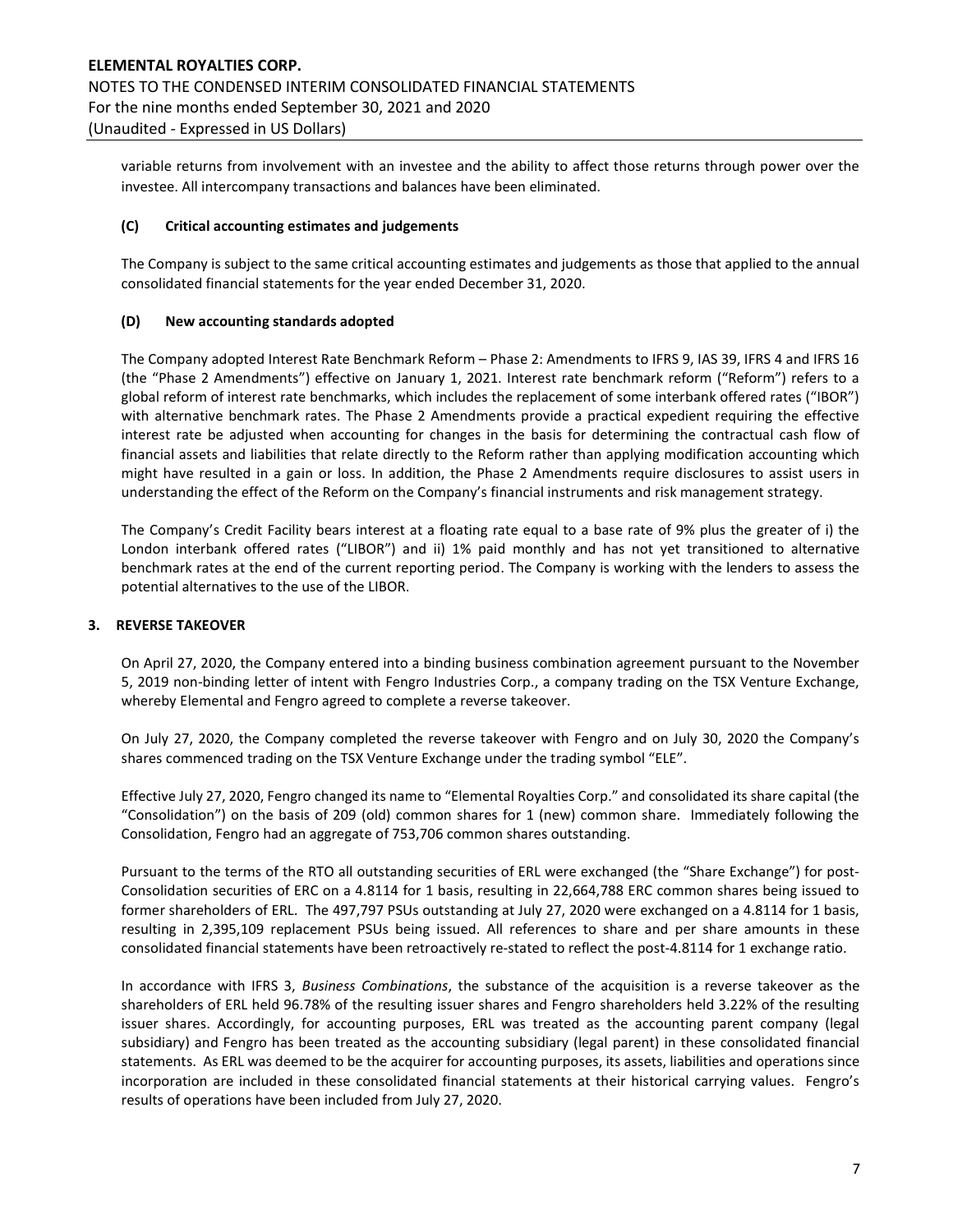As the acquisition of Fengro did not constitute a business combination, the reverse takeover transaction was accounted for in accordance with IFRS 2 Share-based Payments whereby equity instruments issued were recognized at fair value and allocated to the net assets acquired (liabilities assumed). Any difference is the value of the listing which was expensed on completion of the RTO.

The consideration paid was the fair value of common shares issued by ERL which had a fair value of \$732,426. These are the 753,706 shares issued to the Fengro shareholders. The fair value of the 753,706 common shares was determined based on the pricing of the concurrent financing with a value of CAD\$1.30 (\$0.972) being allocated to each common share (Note 7(c)). The purchase price was allocated to the net assets acquired as follows:

| Net assets acquired                               |            |
|---------------------------------------------------|------------|
| Assets acquired                                   |            |
| Cash                                              | 12,462     |
| Accounts receivable                               | 1,641      |
| Liabilities assumed                               |            |
| Accounts payable and accrued liabilities          | (145, 938) |
| Loans payable                                     | (172,666)  |
| Net assets as at July 27, 2020                    | (304,501)  |
| <b>Consideration paid</b>                         |            |
| Fair value of 753,706 common shares deemed issued | 732,426    |

| <b>Listing expense</b> | 1,036,927 |
|------------------------|-----------|

Transaction costs of the RTO of \$486,255 were expensed.

#### 4. ACCOUNTS RECEIVABLE

|                           | September 30, | December 31, |
|---------------------------|---------------|--------------|
|                           | 2021          | 2020         |
|                           |               |              |
| Accrued royalty income    | 1,627,781     | 1,081,944    |
| Other receivables         | 61.101        | 21,887       |
| Total accounts receivable | 1,688,882     | 1,103,831    |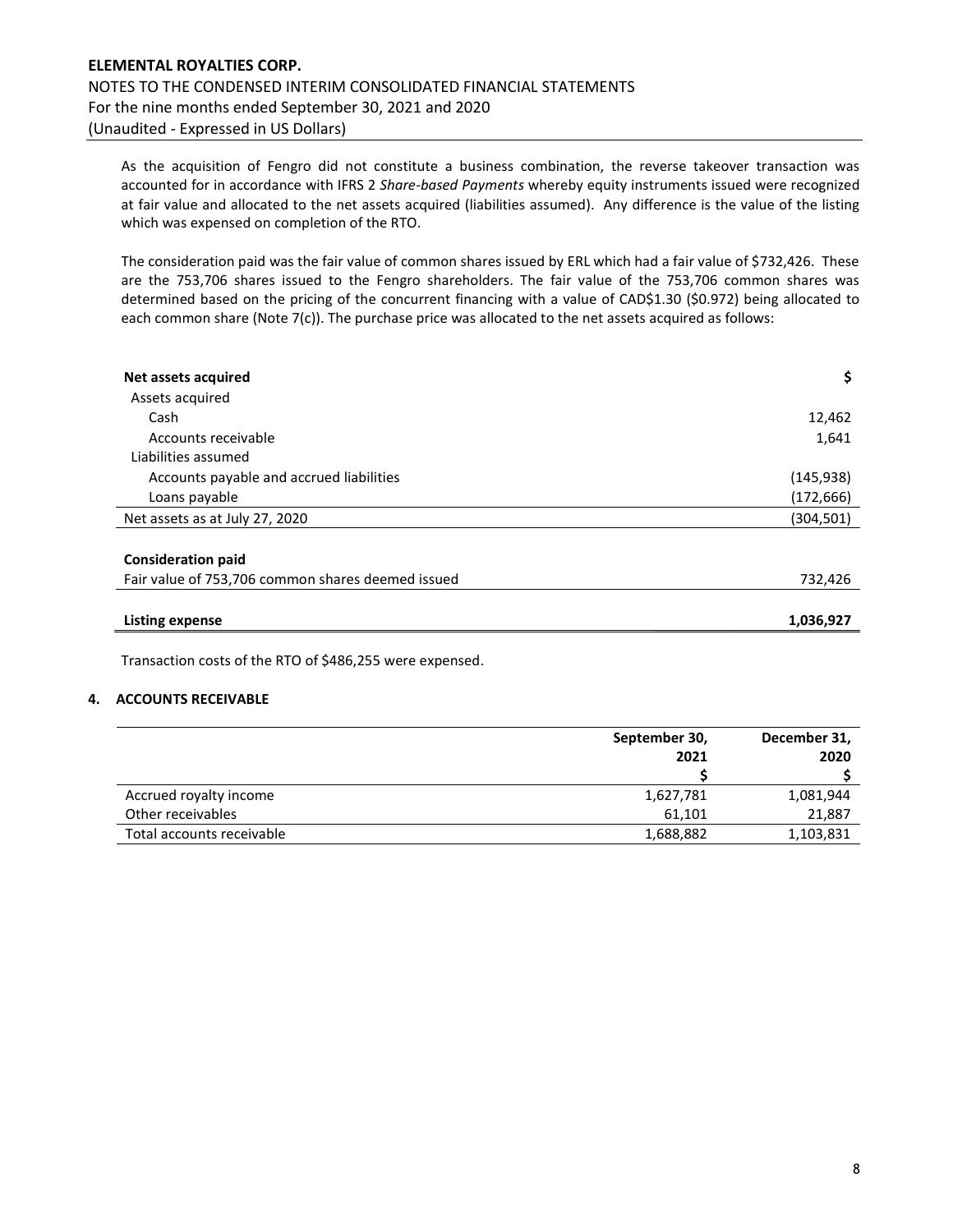NOTES TO THE CONDENSED INTERIM CONSOLIDATED FINANCIAL STATEMENTS For the nine months ended September 30, 2021 and 2020 (Unaudited - Expressed in US Dollars)

## 5. ROYALTY INTERESTS

|                                 | Kwale       | Panton Sill              | Mount<br>Pleasant | Amancaya    | Mercedes                 | Wahgnion                 | Karlawinda     | Laverton                 | Western<br>Queen         |             |
|---------------------------------|-------------|--------------------------|-------------------|-------------|--------------------------|--------------------------|----------------|--------------------------|--------------------------|-------------|
|                                 | Kenya<br>\$ | Australia<br>\$          | Australia<br>\$   | Chile<br>\$ | Mexico<br>Ś              | <b>Burkina Faso</b><br>Ş | Australia<br>S | Australia<br>\$          | Australia<br>\$,         | Total<br>\$ |
| Balance, December 31,<br>2019   | 498,321     | 94,219                   | 424,584           | 2,763,447   | 999,001                  |                          |                | $\overline{\phantom{a}}$ |                          | 4,779,572   |
| Additions                       |             |                          |                   |             | $\overline{\phantom{a}}$ | 12,512,158               |                | $\overline{\phantom{a}}$ |                          | 12,512,158  |
| Depletion                       | (168, 329)  |                          | (647)             | (723, 124)  | $\overline{\phantom{a}}$ | (797, 117)               |                |                          |                          | (1,689,217) |
| Foreign exchange<br>translation |             | $\blacksquare$           | 42,788            |             |                          |                          |                |                          |                          | 42,788      |
| Balance, December 31,<br>2020   | 329,992     | 94,219                   | 466,725           | 2,040,323   | 999,001                  | 11,715,041               |                |                          | $\overline{\phantom{a}}$ | 15,645,301  |
| Additions                       |             |                          |                   |             |                          | $\overline{\phantom{a}}$ | 37,164,772     | 16,071,252               | 2,008,906                | 55,244,930  |
| Depletion                       | (124, 513)  | $\overline{\phantom{a}}$ | (2,609)           | (386, 881)  | $\overline{\phantom{a}}$ | (760, 673)               | (509, 377)     |                          |                          | (1,784,053) |
| Balance, September<br>30, 2021  | 205,479     | 94,219                   | 464,116           | 1,653,442   | 999,001                  | 10,954,368               | 36,655,395     | 16,071,252               | 2,008,906                | 69,106,178  |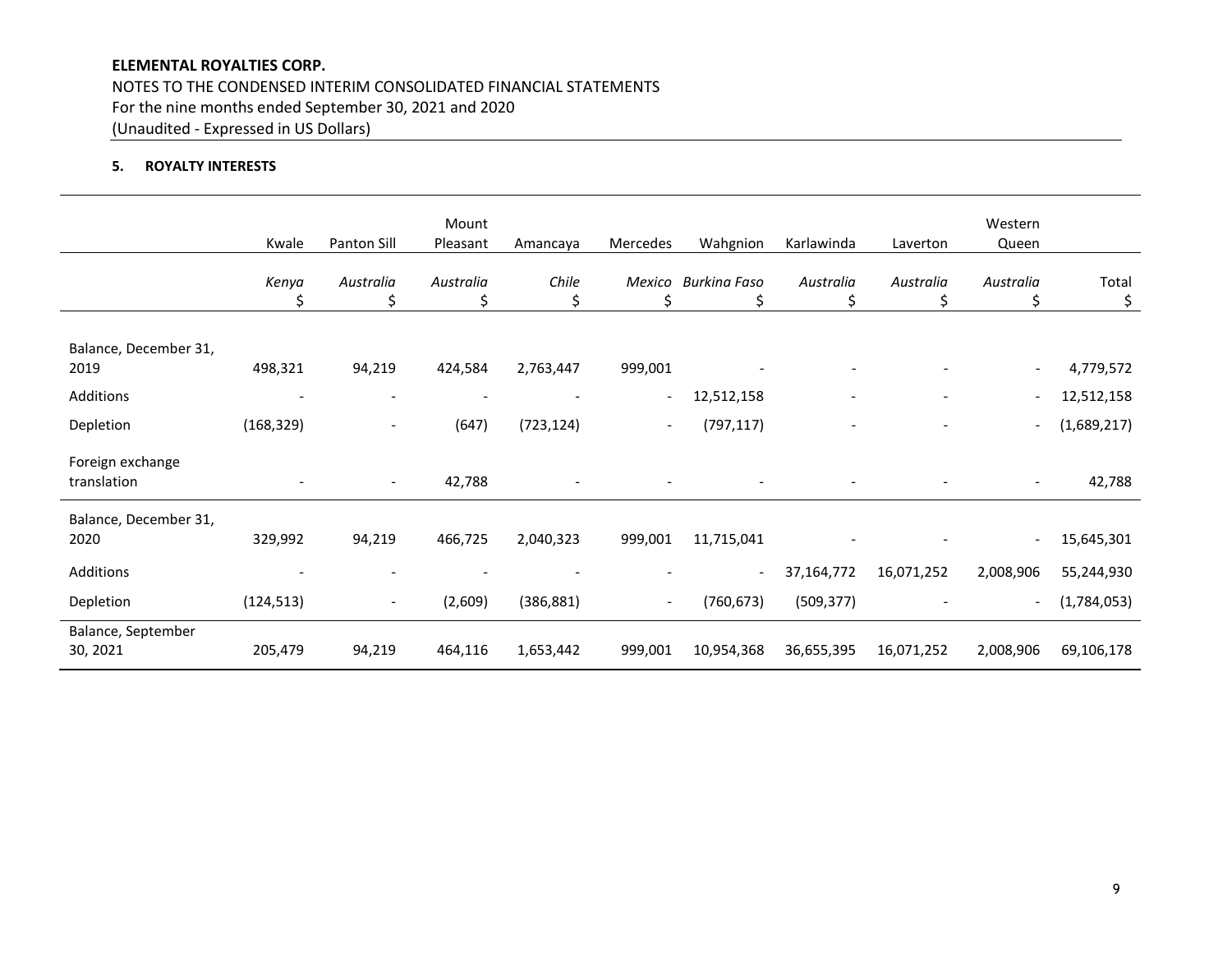# ELEMENTAL ROYALTIES CORP. NOTES TO THE CONDENSED INTERIM CONSOLIDATED FINANCIAL STATEMENTS For the nine months ended September 30, 2021 and 2020 (Unaudited - Expressed in US Dollars)

The following table summarizes the Company's total revenue from royalty interests during the three and nine months ended September 30, 2021 and 2020:

|                                      | Three months ended<br>September 30, | Nine months ended<br>September 30, |           |           |
|--------------------------------------|-------------------------------------|------------------------------------|-----------|-----------|
|                                      | 2021                                | 2020                               |           | 2020      |
|                                      |                                     |                                    |           |           |
|                                      |                                     |                                    |           |           |
| Kwale                                | 156,406                             | 96.479                             | 465,606   | 403,015   |
| <b>Mount Pleasant</b>                | 1,245                               |                                    | 2,272     | 8,678     |
| Amancaya                             | 372,931                             | 358,069                            | 1,007,452 | 1,305,916 |
| Wahgnion                             | 585,796                             | 698,374                            | 2,028,843 | 1,942,663 |
| Karlawinda                           | 784,329                             | $\overline{\phantom{a}}$           | 784,329   |           |
|                                      |                                     |                                    |           |           |
| Total revenue from royalty interests | 1,900,707                           | 1,152,922                          | 4.288.502 | 3,660,272 |

#### Kwale

In February 2017 the Company acquired a 0.25% gross revenue royalty ("GRR") royalty on the Kwale mineral sands mine located 50 kilometres south of Mombasa in Kenya, from Acacia Mining Plc (LON: ACA) for cash consideration of \$937,500. The Kwale mine is operated by Base Resources Limited, an Australian-based, African-focused mineral sands producer and developer which is dual-listed on the Australian Securities Exchange (ASX: BSE) and the London Alternative Investment Market (AIM: BSE).

#### Panton Sill

The Company acquired a 0.5% net smelter return ("NSR") royalty on the Panton Sill project, located about 60km north of Halls Creek in the East Kimberley region of Western Australia, from Fevertree Resources Pty Ltd in February 2017 for the consideration of \$90,000, settled by the issue of shares of the Company. Future Metals NL ("Future Metals") (ASX: FME) acquired the Panton Sill project from Panoramic Resources Limited, a base metal mining and exploration company listed on the Australian Securities Exchange (ASX: PAN) in June 2021.

#### Mount Pleasant

In December 2017 the Company acquired a royalty interest consisting of the lesser of either 5% net profit interest ("NPI") or AU\$10/Ounce royalty on the Mount Pleasant operations, located 40km northwest of Kalgoorlie in Western Australia, from a subsidiary of the Carlton & United Breweries Company for cash consideration of AU\$600,000. A deferred payment of AU\$400,000 is due at the point a decision is taken to mine a refractory portion of the resource and funds committed to its development. The Mount Pleasant mine is operated by Zijin Mining Group, a large Chinese international mining company engaged in the exploration and mining of gold, copper, zinc and other mineral resources, which is dual-listed on the Hong Kong Stock Exchange (HKSE: 2899) and the Shanghai Stock Exchange (SSEC: 601899).

#### Amancaya

In July 2018 the Company acquired a 2.25% NSR royalty on the Amancaya gold-silver mine, located in northern Chile approximately 200km southeast of Antofagasta, from Yamana Gold Inc (TSX: YRI) for cash consideration of \$3.55m. The Amancaya mine is operated by Austral Gold Limited, a producer and explorer of precious metals which is duallisted on the Australian Securities Exchange (ASX: AGD) and the Toronto Venture Exchange (TSX-V: AGLD).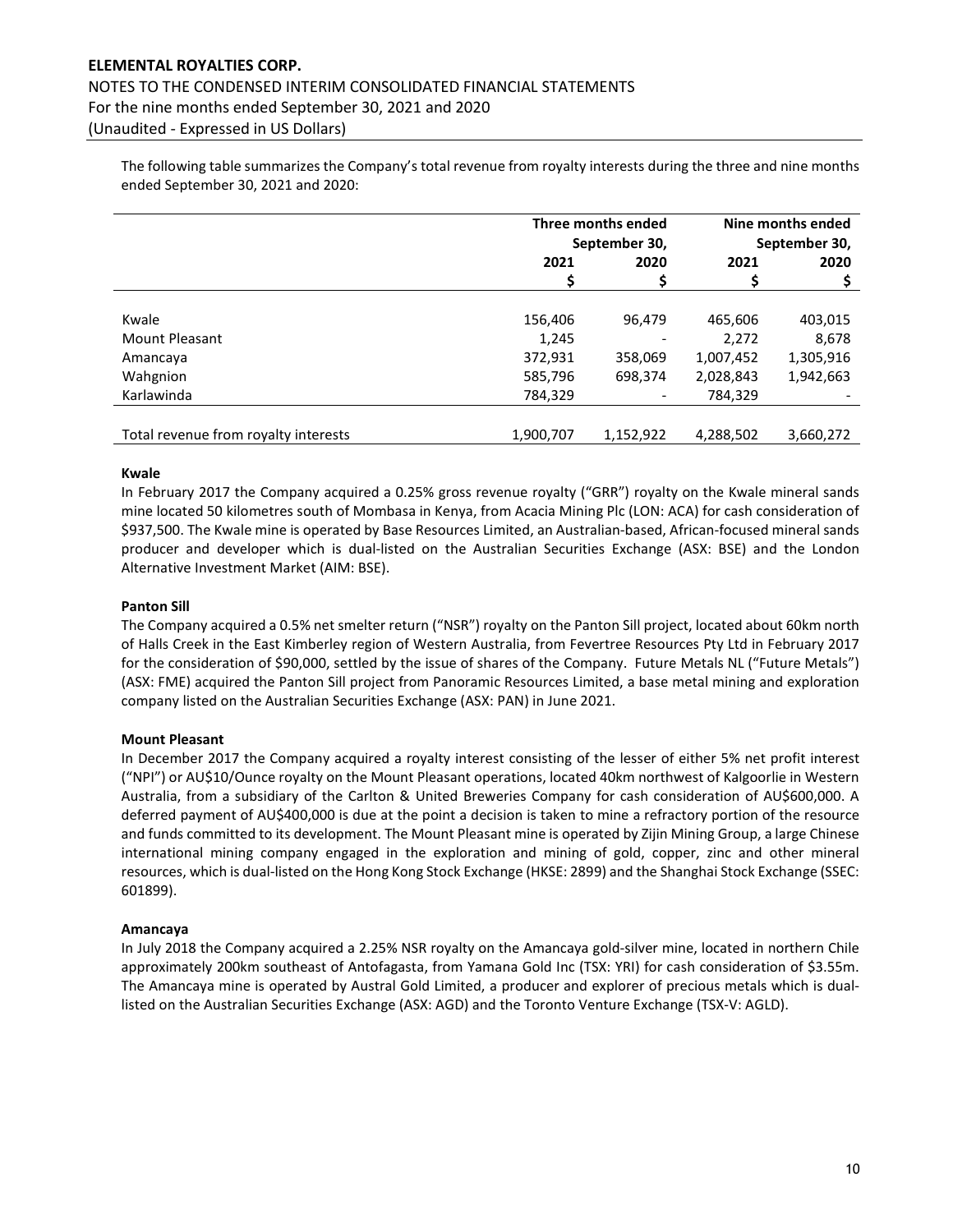#### Mercedes

In July 2018 the Company acquired a 1% NSR royalty on the Mercedes gold-silver mine, located in the State of Sonora in northern Mexico, 300km south of Tucson Arizona, from Yamana Gold Inc (TSX: YRI) for cash consideration of \$950,000. The Mercedes mine is operated by Equinox Gold Corp (TSX: EQX) following the completion of its acquisition of Premier Gold Mines Limited on April 7, 2021.

#### Wahgnion

On December 13, 2019, the Company entered into a Binding Heads of Agreement with Sanembaore Sarl Pty Ltd, ("SNB"), pursuant to which the Company agreed to acquire 100% of the issued capital of ("SNB"), a company incorporated under the laws of Australia. SNB's principal asset was a 1% NSR royalty over the Wahgnion gold project in Burkina Faso. The acquisition closed on January 29, 2020. The Wahgnion mine is operated by Endeavour Mining (TSX: EDV) following the completion of its acquisition of Teranga Gold Corp. on February 10, 2021.

In consideration for SNB, the Company paid a total of \$12,500,000 consisting of \$11,500,000 and issued 1,374,683 common shares (issued on January 16, 2020 at the fair value of \$1,000,000). The final payment as well as a late interest payment of \$73,014 was made on January 23, 2020. As SNB had no net assets other than the Wahgnion royalty, the purchase price and acquisition costs to acquire SNB were allocated to royalty interests.

#### South32 Portfolio

On February 9, 2021, the Company completed the acquisition of a portfolio of three gold royalties from South32 Limited ("South32 Portfolio"). The South32 portfolio included the following key assets: Karlawinda, Laverton and Western Queen. As consideration for the transaction, the Company made a cash payment of \$40,000,000 and issued 13,065,100 common shares to South32 valued at \$15,000,000.

As at December 31, 2020, the Company had incurred deferred acquisition costs of \$108,447 for legal fees, due diligence costs and other fees related to the acquisition of these royalties. During the nine months ended September 30, 2021, the Company incurred a further \$136,483 for legal fees, due diligence and other related fees.

The Company allocated the purchase price of the South32 Portfolio to Karlawinda (\$37,164,772), Laverton (\$16,071,252) and Western Queen (\$2,008,906).

#### Karlawinda

Elemental acquired a 2% NSR royalty on the Karlawinda gold project in February 2021 as part of the acquisition of the South32 Portfolio. The Karlawinda Gold Project is located in the Pilbara region of Western Australia, 70km by road south-east of the town of Newman. The Karlawinda gold project is operated by Capricorn Metals Ltd (ASX: CMM).

#### Laverton

Elemental acquired a 2% GRR royalty on the Laverton gold project in Feb 2021 as part of the acquisition of the South32 Portfolio. The Laverton gold project is located in the Eastern Goldfields region of Western Australia, surrounding the town of Laverton, approximately 250km north of Kalgoorlie. Elemental's interest is a 2% Gross Revenue Royalty payable on certain licences held by Focus Minerals Ltd. (ASX: FML).

#### Western Queen

Elemental acquired a A\$6-20/oz royalty on the Western Queen gold project in Feb 2021 as part of the acquisition of the South32 Portfolio. The Western Queen gold project lies 110km north-west of Mt Magnet within the Yalgoo mineral field of Western Australia. The Company's interest is a A\$6-20/oz royalty over the 9.8km<sup>2</sup> Western Queen Central Mine and associated prospects held by Rumble Resources Ltd. (ASX: RTR).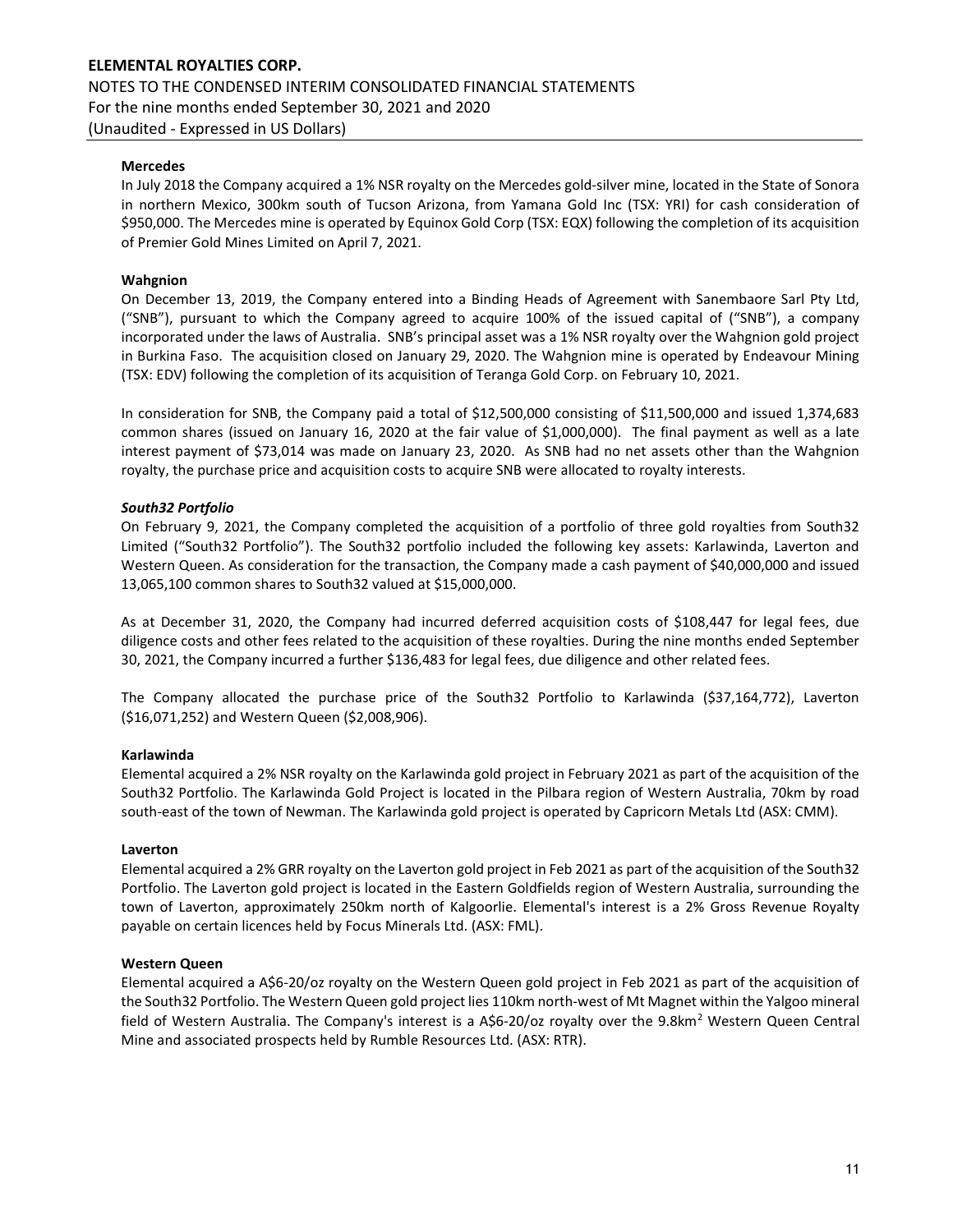# ELEMENTAL ROYALTIES CORP. NOTES TO THE CONDENSED INTERIM CONSOLIDATED FINANCIAL STATEMENTS For the nine months ended September 30, 2021 and 2020 (Unaudited - Expressed in US Dollars)

## 6. BORROWINGS

|                                                        | September 30, | December 31, |
|--------------------------------------------------------|---------------|--------------|
|                                                        | 2021          | 2020         |
|                                                        |               |              |
| Opening balance                                        |               |              |
| Additions from credit facility                         | 25,000,000    | 8,500,000    |
| Additions from convertible loan                        |               | 2,000,000    |
| Allocation to equity component of convertible loan     |               | (124, 929)   |
| Accretion of convertible loan                          |               | 124,929      |
| <b>Transaction costs</b>                               | (1,039,620)   | (113, 933)   |
| Amortization of transaction costs and arrangement fees | 336,941       | 113,933      |
| Additions from the reverse takeover                    |               | 172,666      |
| Foreign exchange loss on loan                          |               | 2,676        |
| Repayments – ordinary shares                           |               | (2,087,963)  |
| Repayments - cash                                      | (1)           | (8,587,378)  |
| Closing balance                                        | 24,297,321    |              |

#### Credit Facility

On December 19, 2019, the Company entered into a Credit Agreement with Sprott Private Resource Lending ("Sprott"), an arm's length party, pursuant to which the Company would be provided with a \$8,500,000 senior secured credit facility (the "Sprott Credit Facility"). On January 23, 2020, the Company received \$8,500,000 from the Sprott Credit Facility.

The Sprott Credit Facility bore interest at a rate of 11.50% per annum paid monthly, maturing on July 23, 2020 and was secured by all assets of the Company. The Sprott Credit Facility required the Company to maintain cash and working capital balances of greater than \$1.0 million.

On July 1, 2020, the Sprott Credit Facility was amended with a revised maturity date of August 23, 2020.

On August 7, 2020, the Company repaid \$8,499,999 of principal. The principal balance remaining on the Sprott Credit Facility was \$1, which was repaid during the nine months ended September 30, 2021.

On December 29, 2020, the Sprott Credit Facility was amended and the Company entered into an Amended and Restated Credit Agreement with Sprott, pursuant to which the Company would be provided with a \$25,000,000 senior secured credit facility (the "Amended Sprott Credit Facility"). On February 9, 2021, the Company received \$25,000,000 from the Amended Sprott Credit Facility.

The Amended Sprott Credit Facility bears interest at a rate of 9% per annum plus the greater of (i) LIBOR and (ii) 1%, paid monthly, matures on January 31, 2023 and is secured by all assets of the Company. The Amended Sprott Credit Facility requires the Company to maintain cash and working capital balances of greater than \$1.0 million, which it has done.

Interest rate benchmark reform ("Reform") is a global reform of interest rate benchmarks, which includes the replacement of some interbank offered rates ("IBOR") with alternative benchmark rates. The Company is currently working with the lender to assess the potential alternatives to the use of LIBOR.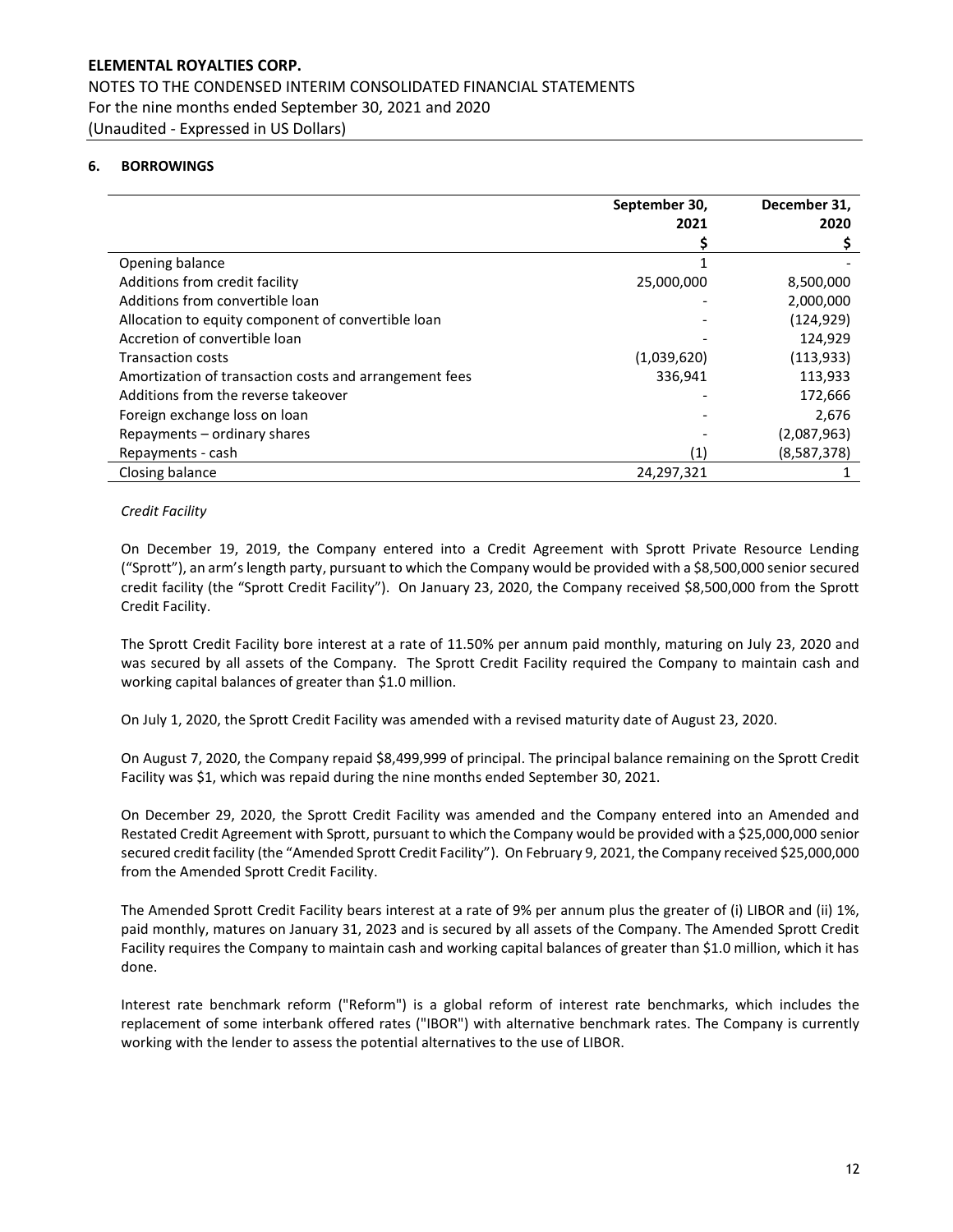# ELEMENTAL ROYALTIES CORP. NOTES TO THE CONDENSED INTERIM CONSOLIDATED FINANCIAL STATEMENTS For the nine months ended September 30, 2021 and 2020 (Unaudited - Expressed in US Dollars)

On February 8, 2021, the Company issued 653,255 common shares to Sprott as a finance cost at the fair value of \$769,870. As at September 30, 2021, the Company had incurred costs of \$269,750 for legal fees and other fees in connection with the facility. The financing costs associated with the credit facility will be accreted up to the maturity date.

During the nine months ended September 30, 2021, the Company recorded interest expense of \$1,916,668 (2020 - \$537,624) and amortization of transaction costs of \$336,941 (2020 - \$113,933) and arrangement fee expense of \$nil (2020 - \$270,250) on the Amended Sprott Credit Facility and the Sprott Credit Facility.

#### Convertible Loan

On January 9, 2020, the Company entered into a Convertible Loan Agreement with Tembo Mining Capital Fund LP ("Tembo"), an arm's length party. Pursuant to the terms of the agreement, the Company received a loan of \$2,000,000 bearing interest at a rate of 12% per annum and maturing on July 7, 2020. In addition, the lender was to receive an arrangement fee of \$200,000 payable on maturity. On May 13, 2020, the Convertible Loan Agreement was amended with a revised maturity date of August 6, 2020. All other terms remained the same.

The loan was convertible into ordinary shares of the Company at the lower of (i) the price per post-RTO share at which the first equity offering following the RTO is completed provided that the equity offering is at least \$2,000,000 and (ii) the volume weighted average price of the post-RTO share for the five trading days before conversion. On July 30, 2020, Tembo converted the \$2,000,000 loan, the \$200,000 arrangement fee and \$134,667 of accrued interest. The conversion price was CAD\$1.30 per common share (\$0.970) resulting in Elemental issuing 2,406,322 common shares to settle the Convertible Loan.

The Company determined that the fair value of the liability component of the Convertible Loan to be \$1,875,071, based on the net present value of future cash flows. The residual value of \$124,929 was allocated to the equity component of the Convertible Loan. On conversion of the loan, the amount was transferred to share capital.

During the nine months ended September 30, 2020, the Company recorded interest expense of \$134,667, accretion expense of \$124,929 and arrangement fee expense of \$200,000 on the Convertible Loan.

#### Fengro Loan

As part of the RTO with Fengro, the Company assumed the CAD\$230,987 (\$172,666) loan payable due to Tembo and an arm's length lender.

On August 4, 2020, the Company entered into a settlement agreement with Tembo whereby 65,996 common shares were issued to settle CAD\$115,493 of the loan. The shares were issued on September 3, 2020 at the fair value of \$87,963 based on the share price of CAD\$1.75 per common share (\$1.333).

On August 19, 2020, the Company paid the arm's length lender CAD\$115,494 (\$87,379) to settle the remaining balance of the loan.

## 7. SHARE CAPITAL

#### a) Authorized

The Company's authorized share structure consists of an unlimited number of common shares without par value.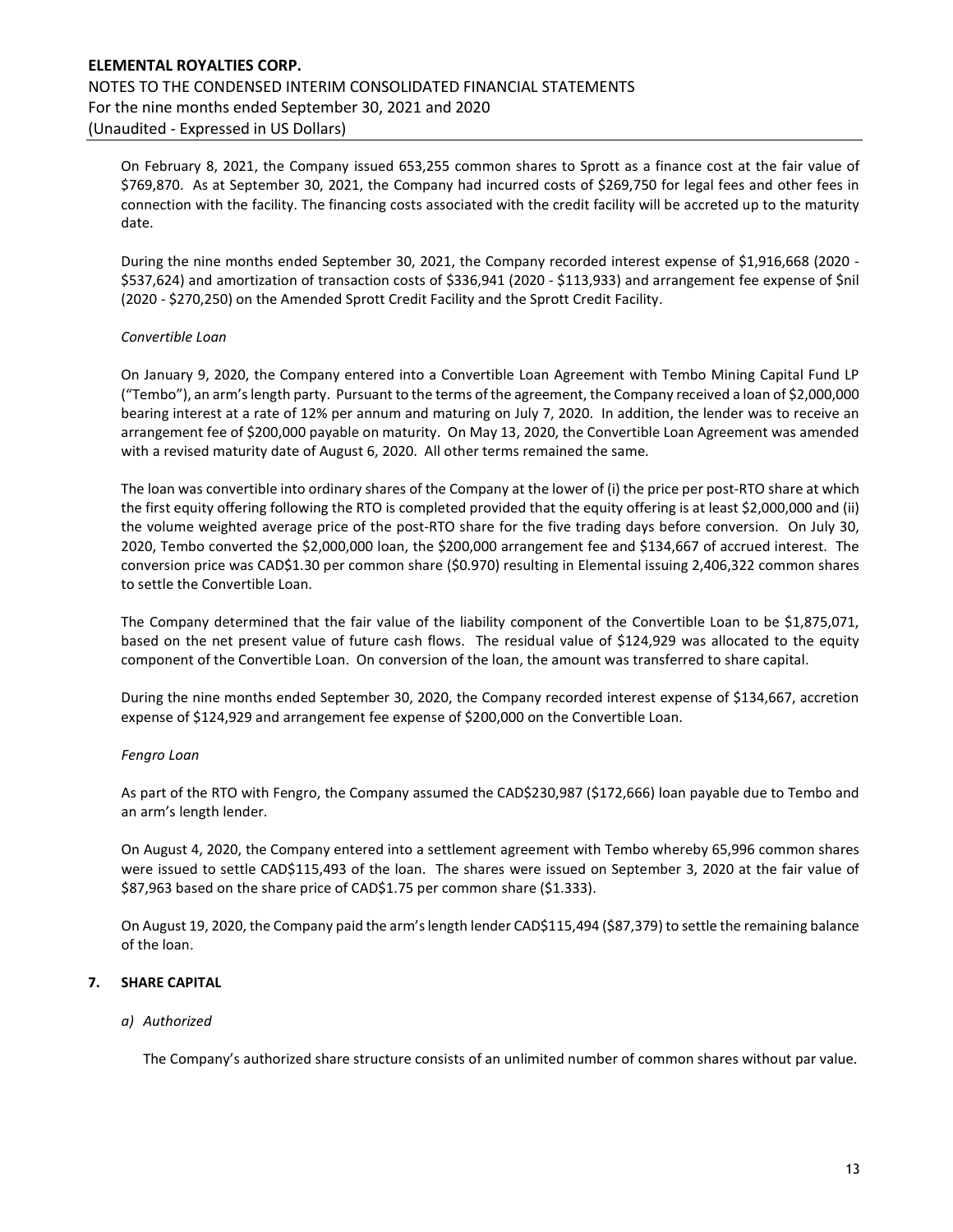## b) Share Exchange

Pursuant to the terms of the RTO all outstanding securities of ERL were exchanged for post-Consolidation securities of ERC on a 4.8114 for 1 basis (Note 3). All references to share and per share amounts in these consolidated financial statements have been retroactively restated to reflect the post-4.8114 for 1 exchange ratio.

## c) Share activities

Details of equity transactions during the nine months ended September 30, 2021 are as follows:

- 1) On February 8, 2021, the Company completed a private placement of 10,748,132 common shares at CAD\$1.50 (\$1.18) per common share for gross proceeds of CAD\$16,122,198 (\$12,666,817). In connection with the private placement, the Company paid CAD\$743,568 (\$584,203) of cash finders' fees and incurred additional legal fees and other cash issuance costs of CAD\$241,618 (\$207,441).
- 2) On February 8, 2021, the Company issued 13,065,100 common shares at CAD\$1.50 (\$1.18) per common share as part of the acquisition of the South32 royalty portfolio (Note 5); and
- 3) On February 8, 2021, the Company issued 653,255 common shares as a finance cost pursuant to the Amended and Restated Credit Agreement with Sprott (Note 6).

Details of equity transactions during the nine months ended September 30, 2020 are as follows:

- 1) On January 7, 2020, the Company issued 496,272 common shares at \$0.73 per share to raise gross proceeds of \$361,008;
- 2) On January 23, 2020, the Company issued 1,374,683 common shares at \$0.73 per share as part of the acquisition of SNB (Note 5);
- 3) On April 21, 2020, the Company issued 10,325 ordinary shares at \$0.73 per share as payment of \$7,511 of a bonus;
- 4) On May 1, 2020, the Company issued 1,240,879 ordinary shares at \$0.73 per share to raise gross proceeds of \$902,664;
- 5) On July 27, 2020, the Company was deemed to have issued 753,706 common shares at CAD \$1.30 (\$0.972) per share as part of the reverse takeover transaction (Note 3);
- 6) On July 28, 2020, the Company completed a brokered subscription receipt financing of 18,437,715 common shares at CAD\$1.30 (\$0.972) per share for gross proceeds of CAD\$23,969,030 (\$17,917,153). In connection with the financing, the Company paid cash finders' fees of \$1,083,461 and incurred cash issuance costs of \$162,422;
- 7) On July 30, 2020, the Company issued 2,406,322 common shares to convert the Tembo loan, including the arrangement fee and accrued interest at a conversion price of CAD\$1.30 (\$0.97) as repayment of the \$2,334,667 convertible loan (Note 6);
- 8) On July 30, 2020, the Company issued 196,207 common shares at CAD\$1.30 (\$0.97) to settle the \$190,250 arrangement fee for the Sprott Credit Facility (Note 6); and
- 9) On September 3, 2020, the Company issued 65,996 common shares to settle CAD\$115,494 of debt incurred pursuant to a bridge loan made to Fengro in March 2019.

#### d) Stock options and performance share units

The Company has an incentive compensation plan for stock options, performance share units and restricted share units. The maximum number of shares reserved for issue under the plan shall not exceed 10% of the outstanding common shares of the Company, as at the date of the grant. The maximum number of common shares reserved for issue to any one person under the plan cannot exceed 5% of the issued and outstanding number of common shares at the date of the grant and the maximum number of common shares reserved for issue to a consultant or a person engaged in investor relations activities cannot exceed 2% of the issued and outstanding number of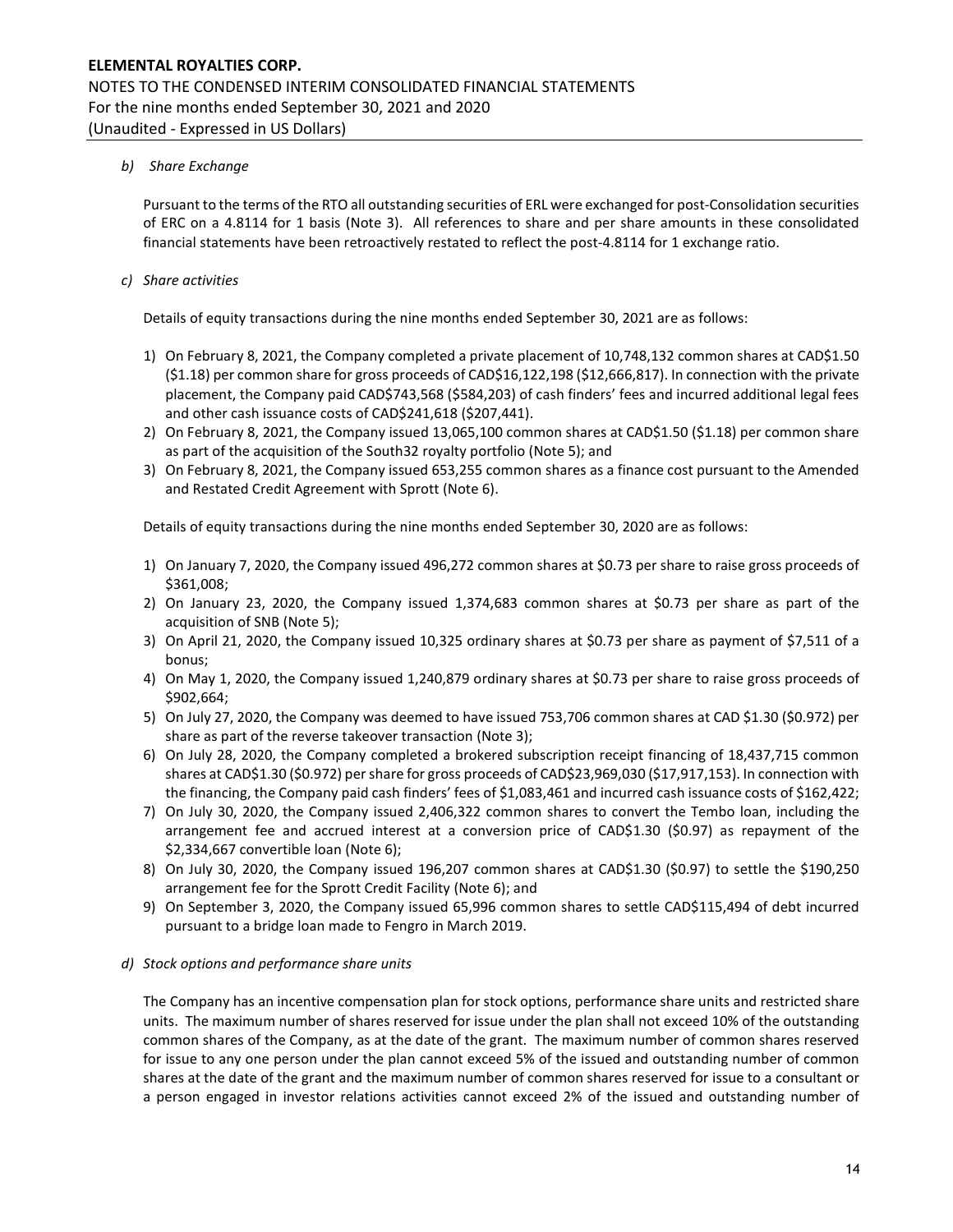common shares at the date of the grant. The exercise price of each option granted under the plan may not be less than the Discounted Market Price (as that term is defined in the policies of the TSX-V). The vesting terms of the awards are in the sole discretion of the Board of Directors. Options may be granted for a maximum term of ten years from the date of the grant, are non-transferable and expire within 90 days of termination of employment or holding office as a director or officer of the Company.

#### Stock options

Changes in share purchase options during the nine months ended September 30, 2021 and during the year ended December 31, 2020 are as follows:

|                                                 | Number of<br>stock options | Weighted<br>Average<br><b>Exercise Price</b> | Weighted<br>Average Life<br>(Years) |
|-------------------------------------------------|----------------------------|----------------------------------------------|-------------------------------------|
| Outstanding, December 31, 2019                  | -                          |                                              |                                     |
| Granted                                         | 900,000                    | CAD\$1.50                                    | 5.00                                |
| Outstanding, December 31, 2020                  | 900,000                    | CAD\$1.50                                    | 4.58                                |
| Outstanding, September 30, 2021                 | 900,000                    | CAD\$1.50                                    | 3.83                                |
| Outstanding and exercisable, September 30, 2021 | 900,000                    | CAD\$1.50                                    | 3.83                                |

As at September 30, 2021, there were 900,000 stock options outstanding at CAD\$1.50 per share expiring on July 28, 2025. All 900,000 stock options vested fully on July 28, 2021.

During the nine months ended September 30, 2021, the Company recorded \$292,118 (2020 - \$83,462) of sharebased compensation to the statement of comprehensive loss based on the vesting of stock options.

During the three months ended September 30, 2021, the Company recorded \$41,732 (2020 - \$83,462) of sharebased compensation to the statement of comprehensive loss based on the vesting of stock options.

#### Performance share units

The Company has certain performance share units ("PSUs") outstanding which were issued to directors and officers. Changes in PSUs during the nine months ended September 30, 2021 and the year ended December 31, 2020 are as follows:

|                                                 | Number of PSUs |  |  |
|-------------------------------------------------|----------------|--|--|
| Outstanding, December 31, 2019                  | 497,797        |  |  |
| Recapitalization transactions                   |                |  |  |
| Pursuant to the reverse takeover                | (497,797)      |  |  |
| Replacement PSUs issued                         | 2,395,109      |  |  |
| Issued                                          | 500,000        |  |  |
|                                                 |                |  |  |
| Outstanding, December 31, 2020                  | 2,895,109      |  |  |
| Outstanding, September 30, 2021                 | 2,895,109      |  |  |
| Outstanding and exercisable, September 30, 2021 | 2,395,109      |  |  |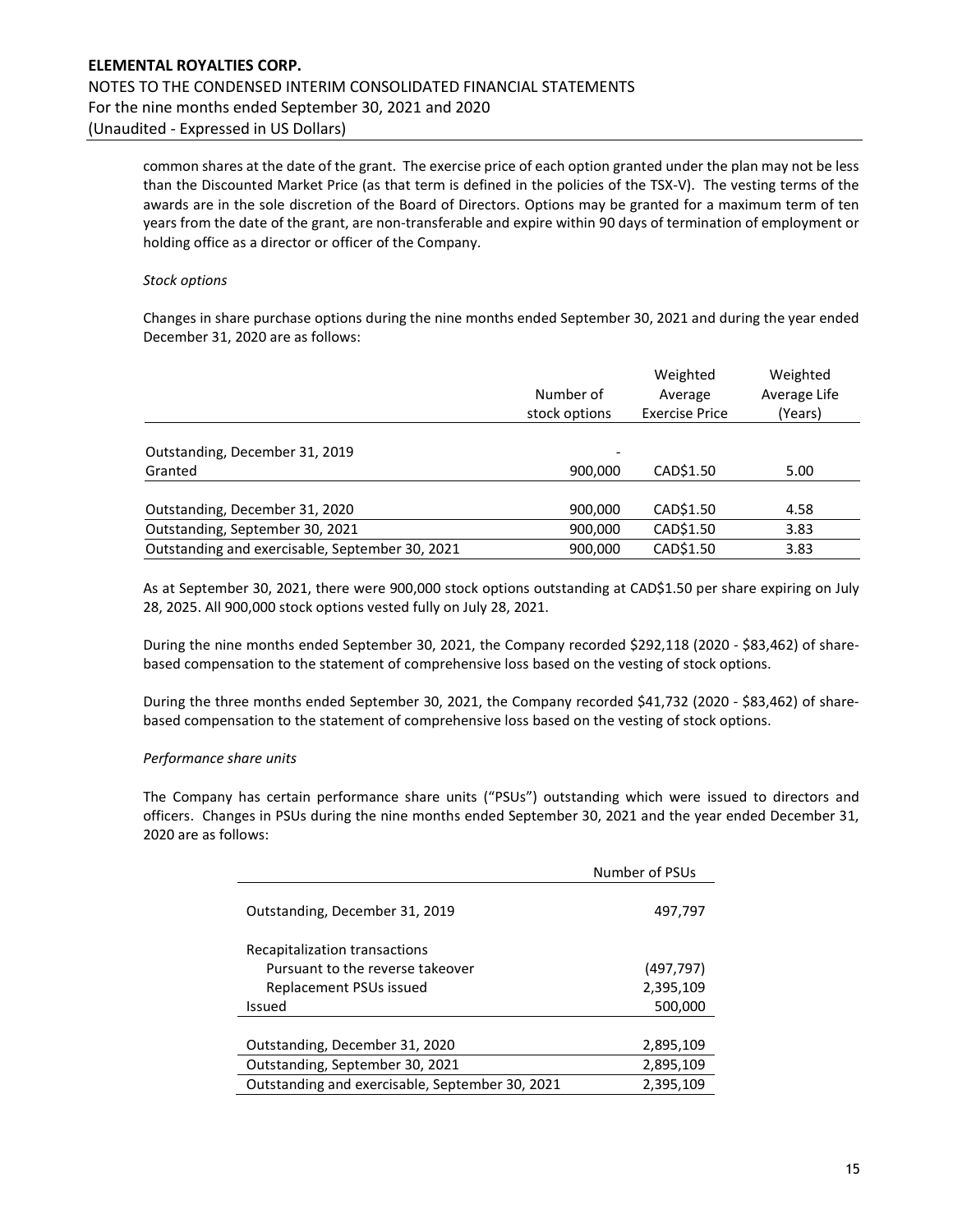On June 14, 2018, the Company issued 2,395,109 PSUs to directors and officers, expiring on June 14, 2023. The PSUs vest once the Company's share price reaches between \$0.62 and \$1.25 per share and a period of time has passed. 463,498 PSUs vest after 2 years if the share price reaches \$0.62. The remaining PSUs vest after 3 years with 579,483 vesting if the share price reaches \$0.78, 579,483 if the share price reaches \$0.94 and 772,645 if the share price reaches \$1.25.

On July 28, 2020, the Company issued 500,000 PSUs to certain employees of Elemental. The PSUs vest once the Company's share price reaches between CAD\$1.70 and CAD\$2.20 per share and a period of time has passed as follows: 160,000 PSUs vest after 2 years (July 28, 2022) if the share price reaches CAD\$1.70 and 340,000 PSUs vest after 3 years (July 28, 2023) if the share price reaches CAD\$2.20.

The fair value of the performance share units was estimated using the fair value of a common share at the grant date and various probabilities of the likelihood of the Company's stock price reaching the targets.

During the nine months ended September 30, 2021, the Company recorded \$290,073 (2020 - \$393,453) of sharebased compensation to the statement of comprehensive loss based on the vesting of PSUs.

During the three months ended September 30, 2021, the Company recorded \$56,545 (2020 - \$86,944) of sharebased compensation to the statement of comprehensive loss based on the vesting of PSUs.

e) Escrowed Shares

On completion of reverse takeover and listing on the TSX Venture Exchange on July 30, 2020, certain principals of Elemental entered into a Tier 1 Value Escrow Agreement with the TSX Venture Exchange and Computershare Trust Company of Canada, as escrow agent, in respect of 9,564,143 Elemental common shares and 2,760,109 PSUs for aggregate escrowed securities of 12,324,252. Under the terms of the Escrow Agreement, 25% of such escrowed securities were released upon closing (July 30, 2020) with subsequent 25% releases occurring 6, 12, and 18 months from closing. These escrow shares have been and will be released as follows:

| Date of Automatic Timed Release                          | Amount of Escrow Shares Released   |  |
|----------------------------------------------------------|------------------------------------|--|
|                                                          |                                    |  |
| On the date that the Company's common shares were listed |                                    |  |
| on the TSX-V, July 30, 2020                              | 1/4 of the escrow shares           |  |
| 6 months after the listing date (January 30, 2021)       | 1/4 of the escrow shares           |  |
| 12 months after the listing date (July 30, 2021)         | 1/4 of the escrow shares           |  |
| 18 months after the listing date (January 30, 2022)      | The remainder of the escrow shares |  |

As at September 30, 2021, 2,391,036 common shares and 690,028 PSUs remained in escrow.

f) Basic and diluted loss per share

During the nine months ended September 30, 2021, potentially dilutive common shares totaling 3,795,109 (2020: 3,795,109) were not included in the calculation of basic and diluted loss per share because their effect was antidilutive. Potentially dilutive common shares are from PSUs and stock options.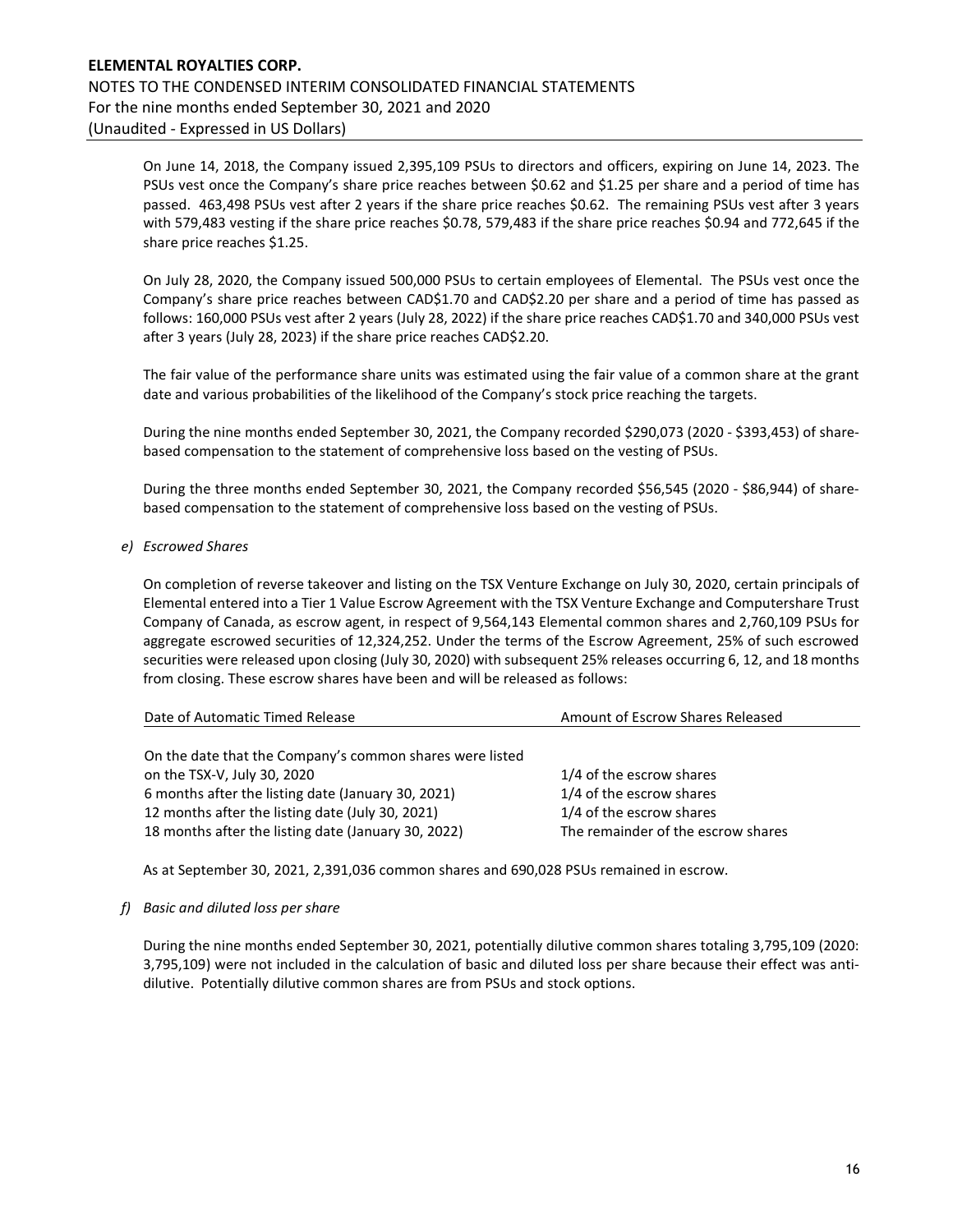NOTES TO THE CONDENSED INTERIM CONSOLIDATED FINANCIAL STATEMENTS For the nine months ended September 30, 2021 and 2020 (Unaudited - Expressed in US Dollars)

#### 8. OPERATING EXPENSES BY NATURE

|                                                      | Three months ended<br>September 30, |           | Nine months ended<br>September 30, |           |
|------------------------------------------------------|-------------------------------------|-----------|------------------------------------|-----------|
|                                                      |                                     |           |                                    |           |
|                                                      | 2021                                | 2020      | 2021                               | 2020      |
|                                                      |                                     |           |                                    |           |
| Salary, fees and pension                             | 244,115                             | 154,201   | 761,637                            | 371,292   |
| Corporate administration                             | 59,832                              | 56,301    | 192,847                            | 164,584   |
| Listing and filing fees                              | 18,320                              | 33,451    | 118,122                            | 33,451    |
| Marketing and promotion                              | 185,500                             | 37,855    | 459,148                            | 40,441    |
| Professional fees and consulting fees                | 95,688                              | 98,283    | 324,800                            | 649,725   |
| Total operating expenses, including reverse takeover |                                     |           |                                    |           |
| expenses                                             | 603,455                             | 380,091   | 1,856,554                          | 1,259,493 |
| Less: reverse takeover expenses                      |                                     | (46, 195) |                                    | (486,255) |
| Total operating expenses                             | 603.455                             | 333.896   | 1,856,554                          | 773.238   |

#### 9. RELATED PARTY TRANSACTIONS

Key management includes the executive and non-executive directors and certain officers of the Company. Key management compensation during the three and nine months ended September 30, 2021 and 2020 is as follows:

|                                                   | Three months ended<br>September 30, |         |               | Nine months ended |
|---------------------------------------------------|-------------------------------------|---------|---------------|-------------------|
|                                                   |                                     |         | September 30, |                   |
|                                                   | 2021                                | 2020    | 2021          | 2020              |
|                                                   |                                     |         |               |                   |
| Salary, fees, pension and professional fees       | 183,128                             | 157.878 | 573.429       | 361,982           |
| Share-based compensation - PSUs and stock options | 69.795                              | 136,721 | 443,886       | 443,270           |
|                                                   | 252,923                             | 294.599 | 1,017,315     | 805,252           |

Acquisition of Elemental Resources Ltd.

On May 30, 2020, the Company acquired Elemental Resources Ltd. ("ERLUK"), a company in which Frederick Bell and Richard Evans are directors and controlling shareholders, for a purchase price of \$1.

At the date of acquisition, ERLUK had net liabilities of \$4,552 as well as a receivable from the Company of \$78,793, resulting in a gain on acquisition of \$74,240.

#### 10. SUPPLEMENTAL CASH FLOW INFORMATION

Investing and financing activities that do not have a direct impact on current cash flows are excluded from the statements of cash flows. During the nine months ended September 30, 2021, the following transactions were excluded from the statement of cash flows:

- a) 13,065,100 common shares were issued at the fair value of \$15,000,000 to acquire the South32 Portfolio (Note 5); and,
- b) 653,255 common shares were issued at the fair value of \$769,870 to settle the Sprott finance cost (Note 6).

During the nine months ended September 30, 2020, the following transactions were excluded from the statement of cash flows: